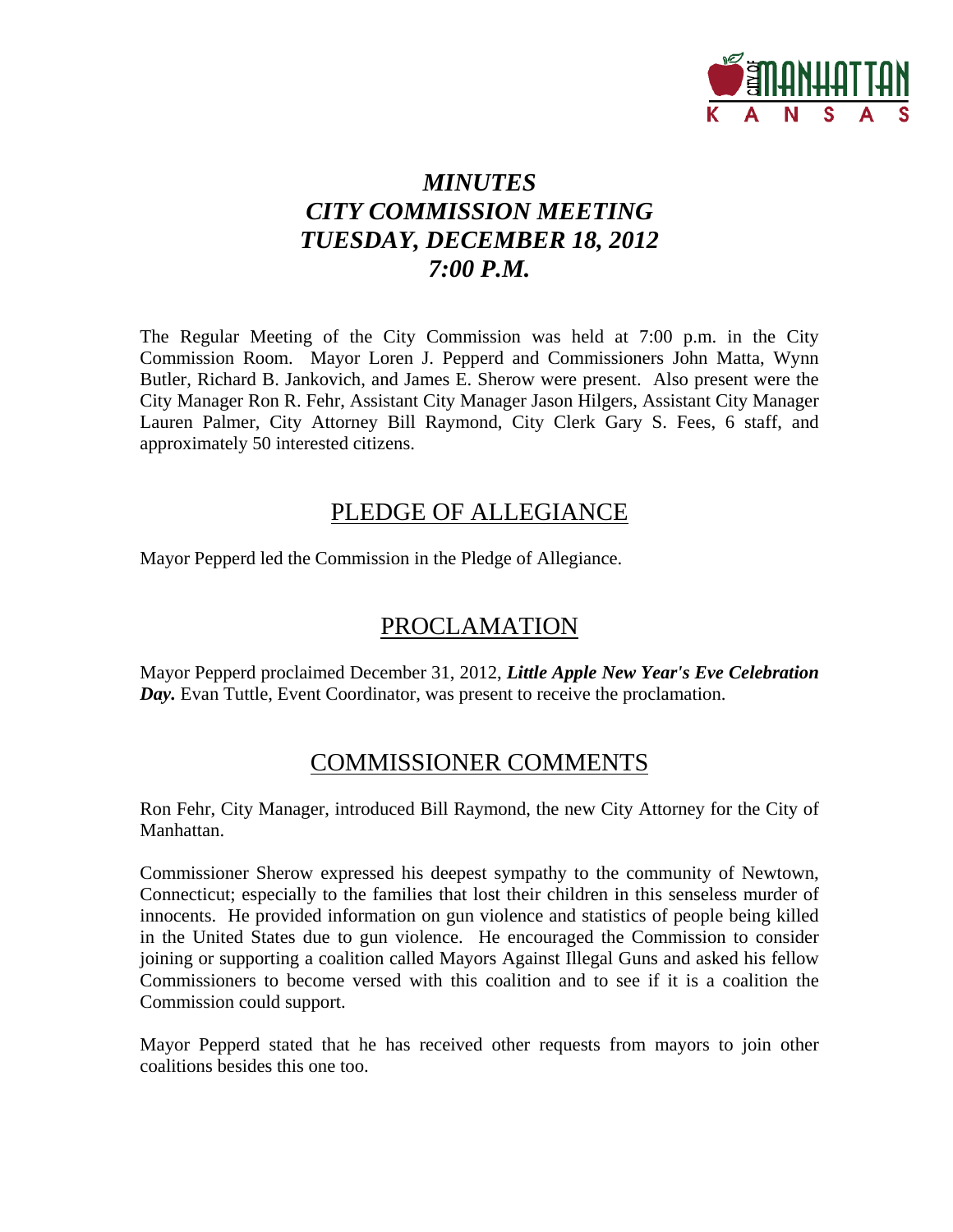Minutes City Commission Meeting December 18, 2012 Page 2

# CONSENT AGENDA

(\* denotes those items discussed)

#### **MINUTES**

The Commission approved the minutes of the Regular City Commission Meeting held Tuesday, December 4, 2012.

#### **CLAIMS REGISTER NO. 2716**

The Commission approved Claims Register No. 2716 authorizing and approving the payment of claims from November 28, 2012, to December 11, 2012, in the amount of \$2,984,803.34.

#### **LICENSE – FIREWORKS DISPLAY**

The Commission approved a Fireworks Display License for December 31, 2012, for Manhattan Festivals, Inc., LLC, 623 North Manhattan Avenue.

#### **LICENSE – MERCHANT GUARD AGENCY**

The Commission approved Merchant Guard Agency Licenses for calendar year 2013 for AlliedBarton Security Services LLC, 161 Washington Street, Suite 600, Conshohocken, Pennsylvania; Securitas Security Services USA, Inc., 2942 B South West Wanamaker Drive, Suite 2A, Topeka, Kansas; and VendTech-SGI LLC, 7501 North West Tiffany Springs Parkway, Suite 400, Kansas City, Missouri.

#### **LICENSE – TREE MAINTENANCE**

The Commission approved Tree Maintenance Licenses for calendar year 2013 for Asplundh Tree Expert Company, 2901 Princeton Place; Capital City Tree Care Inc., 7920 North West 35<sup>th</sup>, Silver Lake, Kansas; Gudenkauf Tree Service, Inc., 102 North Street, Seneca, Kansas; Three Men Tree Service, 255 Ridge Drive; and 2 Big Feet Tree Pruning and Removal,  $405$  North  $5<sup>th</sup>$  Street.

#### **LICENSE – CEREAL MALT BEVERAGES OFF-PREMISES**

The Commission approved annual Cereal Malt Beverages Off-Premises Licenses for Ampride, 215 East Poyntz Avenue; Daras #1, 1816 Claflin Road; Daras #2, 3210 Kimball Avenue; Daras #3, 472 East Poyntz Avenue; Daras #5, 1102 Laramie Street, Daras #6, 2707 Anderson Avenue; Daras #7, 1709 Fort Riley Boulevard; Daras #10, 2323 Tuttle Creek Boulevard; Daras #12, 1701 Anderson Avenue; Oppy's Service Inc., 605 South  $3<sup>rd</sup>$  Street; Shop Quik #11, 3108 Anderson Avenue; Shop Quik #12, 430 Fort Riley Boulevard; Shop Quik #14, 529 Richards Drive; Shop Quik #16, 1127 Bluemont Avenue; Walgreens #7060, 325 Bluemont Avenue; and Walgreens #12814, 2719 Anderson Avenue.

#### **LICENSE – CEREAL MALT BEVERAGES ON-PREMISES**

The Commission approved annual Cereal Malt Beverages On-Premises Licenses for Hunan Express Restaurant, 1116 Moro Street; Tuttle Creek Pizza Hut, 1005 Hostetler Road; and Westloop Pizza Hut, 2931 Claflin Road.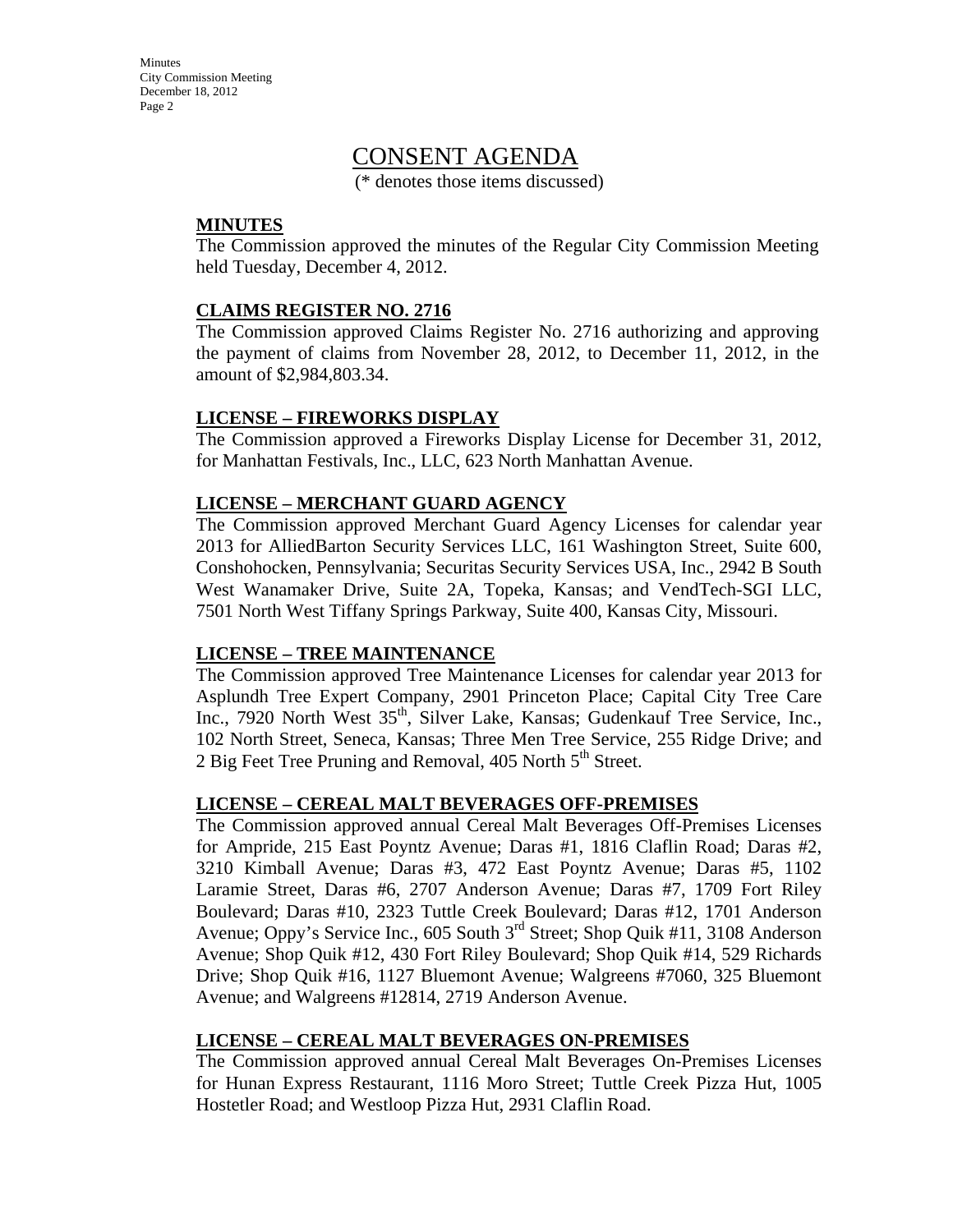#### **FINAL PLAT – THE RESERVE**

The Commission accepted the easements and rights-of-way, as shown on the Final Plat of The Reserve Addition generally located west of an extension of Players Terrace and Grand Mere Parkway, based on conformance with the Manhattan Urban Area Subdivision Regulations.

#### **RESOLUTION NO. 121812-B - THE RESERVE - SANITARY SEWER IMPROVEMENTS (SS1210)**

The Commission found the petition sufficient and approved Resolution No. 121812-B finding the project advisable and authorizing construction for The Reserve Sanitary Sewer Improvements (SS1210).

## **RESOLUTION NO. 121812-C - THE RESERVE - WATER IMPROVEMENTS (WA1216)**

The Commission found the petition sufficient and approved Resolution No. 121812-C finding the project advisable and authorizing construction for The Reserve Water Improvements (WA1216).

## **AGREEMENT - ENGINEERING SERVICES - THE RESERVE - SANITARY SEWER (SS1210) AND WATER (WA1216) IMPROVEMENTS**

The Commission authorized the Mayor and City Clerk to execute an agreement with SMH Consultants, PA, to perform professional services for The Reserve Sanitary Sewer (SS1210) and Water (WA1216) Improvements.

#### **FINAL PLAT – MILLER RANCH, UNIT FIVE**

The Commission accepted the easements and rights-of-way, as shown on the Final Plat of Miller Ranch Addition, Unit Five, generally located southwest of the intersection of Firethorn Drive and Amherst Avenue, based on conformance with the Manhattan Urban Area Subdivision Regulations.

## **RESOLUTION NO. 121812-D – MILLER RANCH, UNIT FIVE – SANITARY SEWER IMPROVEMENTS (SS1209)**

The Commission found the petition sufficient and approved Resolution No. 121812-D finding the project advisable and authorizing construction for Miller Ranch, Unit Five, Sanitary Sewer Improvements (SS1209).

## **RESOLUTION NO. 121812-E – MILLER RANCH, UNIT FIVE – WATER IMPROVEMENTS (WA1214)**

The Commission found the petition sufficient and approved Resolution No. 121812-E finding the project advisable and authorizing construction for Miller Ranch, Unit Five, Water Improvements (WA1214).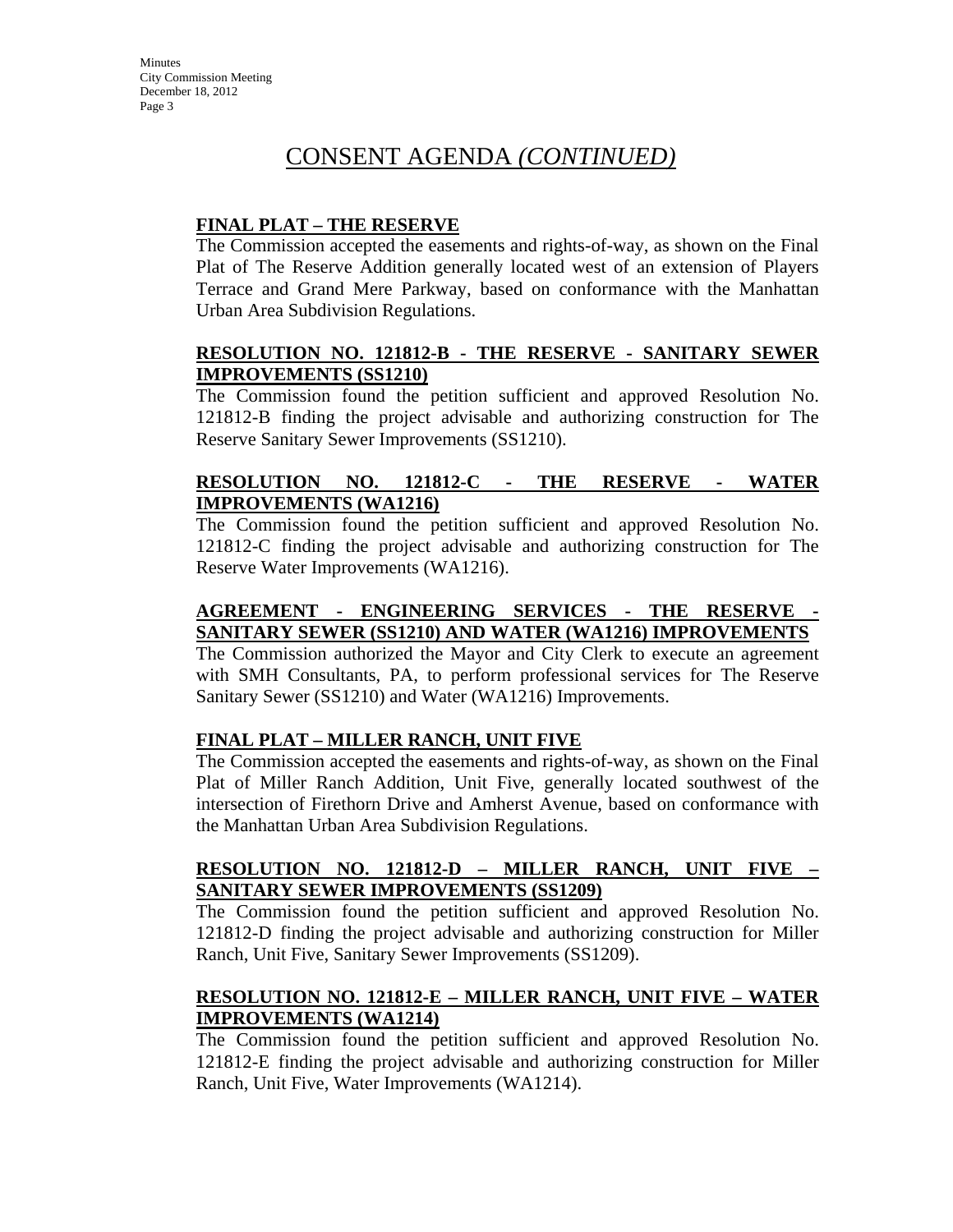### **RESOLUTION NO. 121812-F – MILLER RANCH, UNIT FIVE – STREET IMPROVEMENTS (ST1211)**

The Commission found the petition sufficient and approved Resolution No. 121812-F finding the project advisable and authorizing construction for Miller Ranch, Unit Five, Street Improvements (ST1211).

#### **AGREEMENT – ENGINEERING SERVICES – MILLER RANCH, UNIT FIVE, IMPROVEMENTS (SS1209, WA1214, ST1211)**

The Commission authorized the Mayor and City Clerk to execute an agreement with Schwab-Eaton, PA, of Manhattan, Kansas, to perform professional services for Miller Ranch, Unit Five, and Barton Place Addition, Unit Two, Sanitary Sewer (SS1209), Water (WA1214), and Street (ST1211) Improvements.

#### **ORDINANCE NO. 6980 – INSTALL – STOP AND YIELD SIGNS**

The Commission approved Ordinance No. 6980 authorizing the installation of stop and yield signs at multiple intersections *(See Attachment No. 1)*.

## **\* FIRST READING – HOSPITAL REFUNDING REVENUE BONDS – MERCY REGIONAL HEALTH CENTER**

Commissioner Jankovich stated that he does not have a conflict of interest on the item because the City is acting as a conduit on the refunding of bonds issued prior to his appointment as a Commissioner. He also declared that he is on one of the Mercy boards and has a banking relationship with them as well.

Commissioner Butler announced that he had a conflict of interest on the item because his spouse is employed by Mercy Regional Health Center as a Registered Nurse and would be abstaining on the item.

The Commission approved first reading of an ordinance authorizing the issuance of Hospital Refunding Revenue Bonds for Mercy Regional Health Center, of Manhattan, Kansas.

#### **RESOLUTION NO. 121812-A – CITY BOUNDARY**

The Commission approved Resolution No. 121812-A establishing and defining the boundaries of the City of Manhattan, Kansas, as of December 18, 2012.

## **REQUEST FOR QUALIFICATIONS – WILDCAT CREEK LIFT STATION, PHASE II (SS1211)**

The Commission authorized City Administration to advertise a Request for Qualifications (RFQ) for Engineering and Design Services for Wildcat Creek Lift Station, Phase II (SS1211) and appointed Commissioner Jankovich to serve on the selection committee.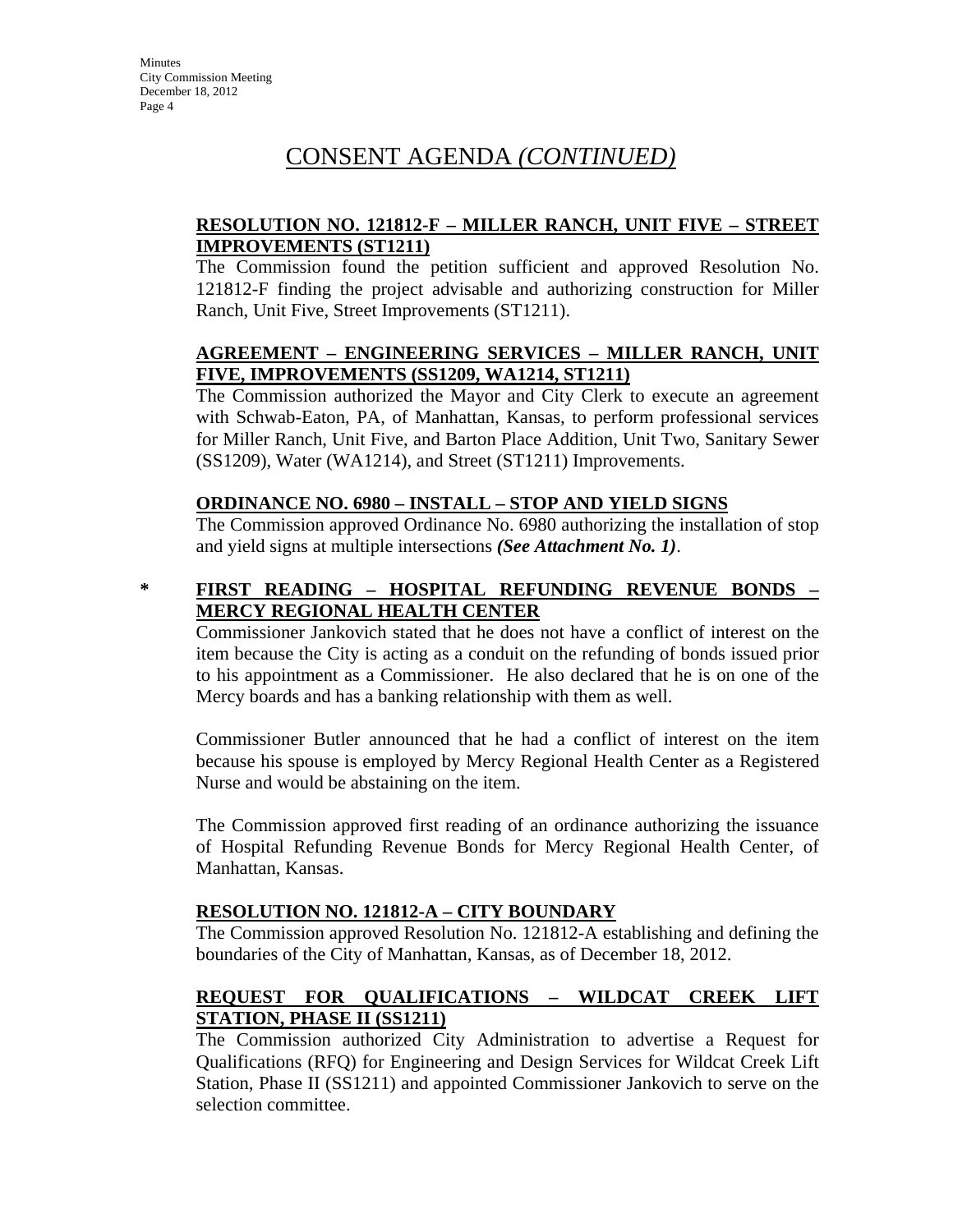#### **\* 2013 CONTRACT – FLINT HILLS AREA TRANSPORTATION AGENCY**

The Commission approved a contract as budgeted in the 2013 City Budget and authorized the Mayor and City Clerk to execute said contract with the Flint Hills Area Transportation Agency.

#### **2013 CONTRACT – MANHATTAN CENTER FOR THE ARTS**

The Commission approved a contract as budgeted in the 2013 City Budget and authorized the Mayor and City Clerk to execute said contract with the Manhattan Center for the Arts.

#### **2013 CONTRACT – WOLF HOUSE MUSEUM**

The Commission approved a contract as budgeted in the 2013 City Budget and authorized the Mayor and City Clerk to execute said contract with the Wolf House Museum.

#### **2013 CONTRACT – DOWNTOWN MANHATTAN, INC.**

The Commission approved a contract as budgeted in the 2013 City Budget and authorized the Mayor and City Clerk to execute said contract with the Downtown Manhattan, Inc.

#### **2013 CONTRACT – SSAB AGENCIES**

The Commission approved a contract as budgeted in the 2013 City Budget and authorized the Mayor and City Clerk to execute said contract with the Social Services Advisory Board agencies *(See Attachment No. 3)*.

#### **2013 CONTRACT – SPECIAL ALCOHOL FUNDS AGENCIES**

The Commission approved a contract as budgeted in the 2013 City Budget and authorized the Mayor and City Clerk to execute said contract with the Special Alcohol Funds agencies *(See Attachment No. 4)*.

#### **2013 CONTRACT – AGGIEVILLE BUSINESS IMPROVEMENT DISTRICT**

The Commission authorized the Mayor and City Clerk to execute the 2013 Aggieville Business Improvement District contract.

#### **2013 CONTRACT – DOWNTOWN BUSINESS IMPROVEMENT DISTRICT**

The Commission authorized the Mayor and City Clerk to execute the 2013 Downtown Business Improvement District contract.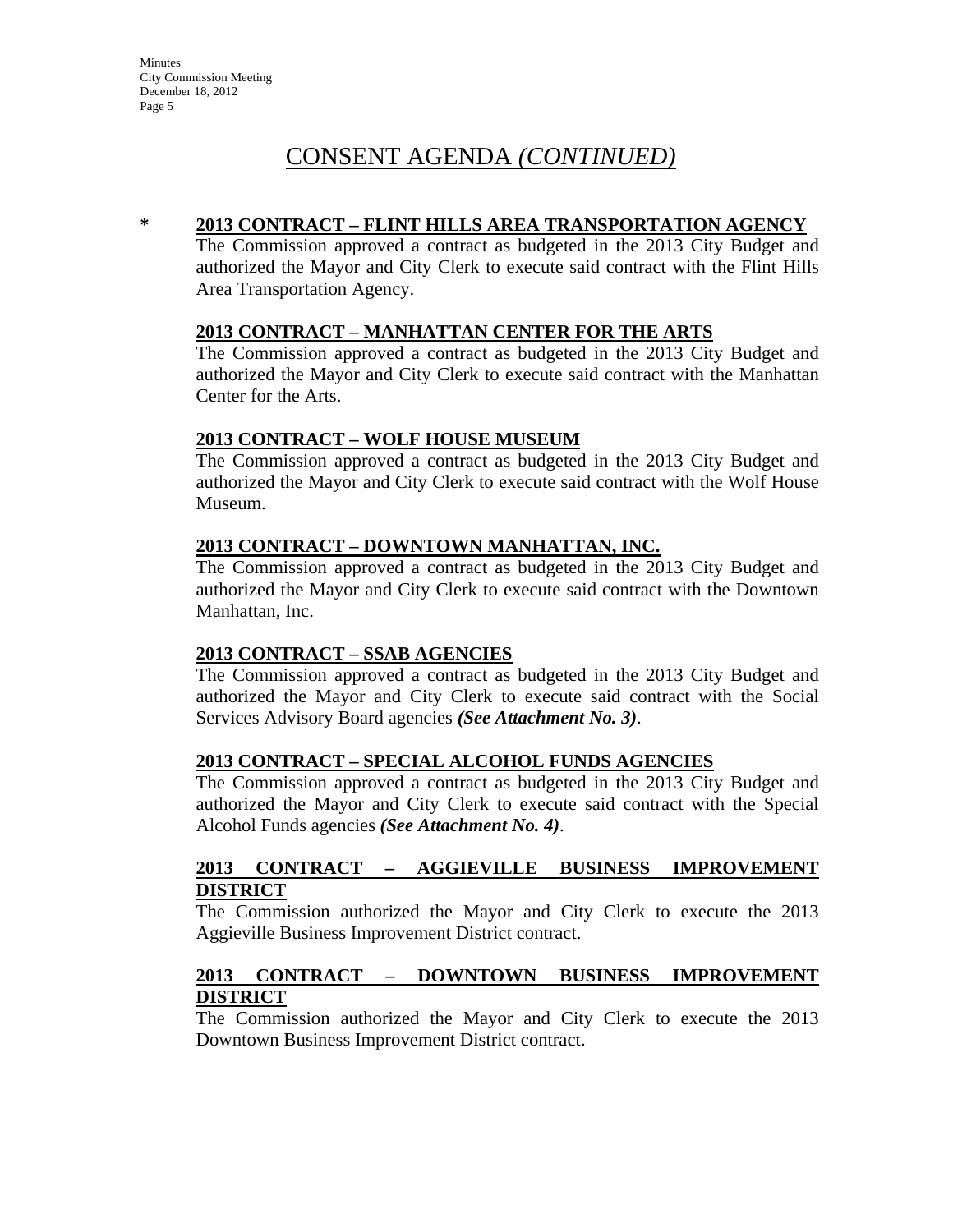#### **\* LEASE – COMMUNITY GARDENS**

Linda Teener, Director, University for Mankind (UFM) Learning Center, thanked the Commission for the agreement with the Community Gardens. She voiced her appreciation to the City's Parks Department for assisting with irrigation piping, equipment to till soil, and trimming trees.

The Commission authorized the Mayor and City Clerk to execute the lease with University for Mankind (UFM) Community Learning Center for operation of the Community Gardens.

#### **OUTSIDE CITY WATER CONNECTION AGREEMENT – 2520 CASEMENT ROAD**

The Commission authorized the Mayor and City Clerk to execute an outside city limits water service connection agreement with Clifford and Opal Carlson for a single-family residence at 2520 Casement Road, Riley County, Kansas.

#### **\* AGREEMENTS – AIR SERVICE REVENUE GUARANTEE**

Ron Fehr, City Manager, responded to questions from the Commission and provided additional information on the item and availability of economic development funds.

The Commission authorized the Mayor and City Clerk to execute the escrow agreement with the State of Kansas Department of Commerce and the Manhattan Area Chamber of Commerce; authorized the Mayor and City Clerk to execute the support agreement with the Manhattan Area Chamber of Commerce; and authorized City Administration to allocate economic development funds in the amount of \$265,000.00 in order to satisfy the terms of the escrow agreement.

#### **2013 AGREEMENT – TECHNICAL SUPPORT SERVICES**

The Commission authorized City Administration to finalize and the Mayor to execute the technical support services agreement for a term of January 1, 2013, to December 31, 2013, in the amount of \$21,600.00 with Networks Plus, of Manhattan, Kansas.

#### **AMEND – 2012 CDBG ANNUAL ACTION PLAN**

The Commission approved the substantial amendment to the Community Development Block Grant (CDBG) 2012 Annual Action Plan and authorized the City Manager to execute agreements with the Manhattan Emergency Shelter, Inc. and The Crisis Center, Inc.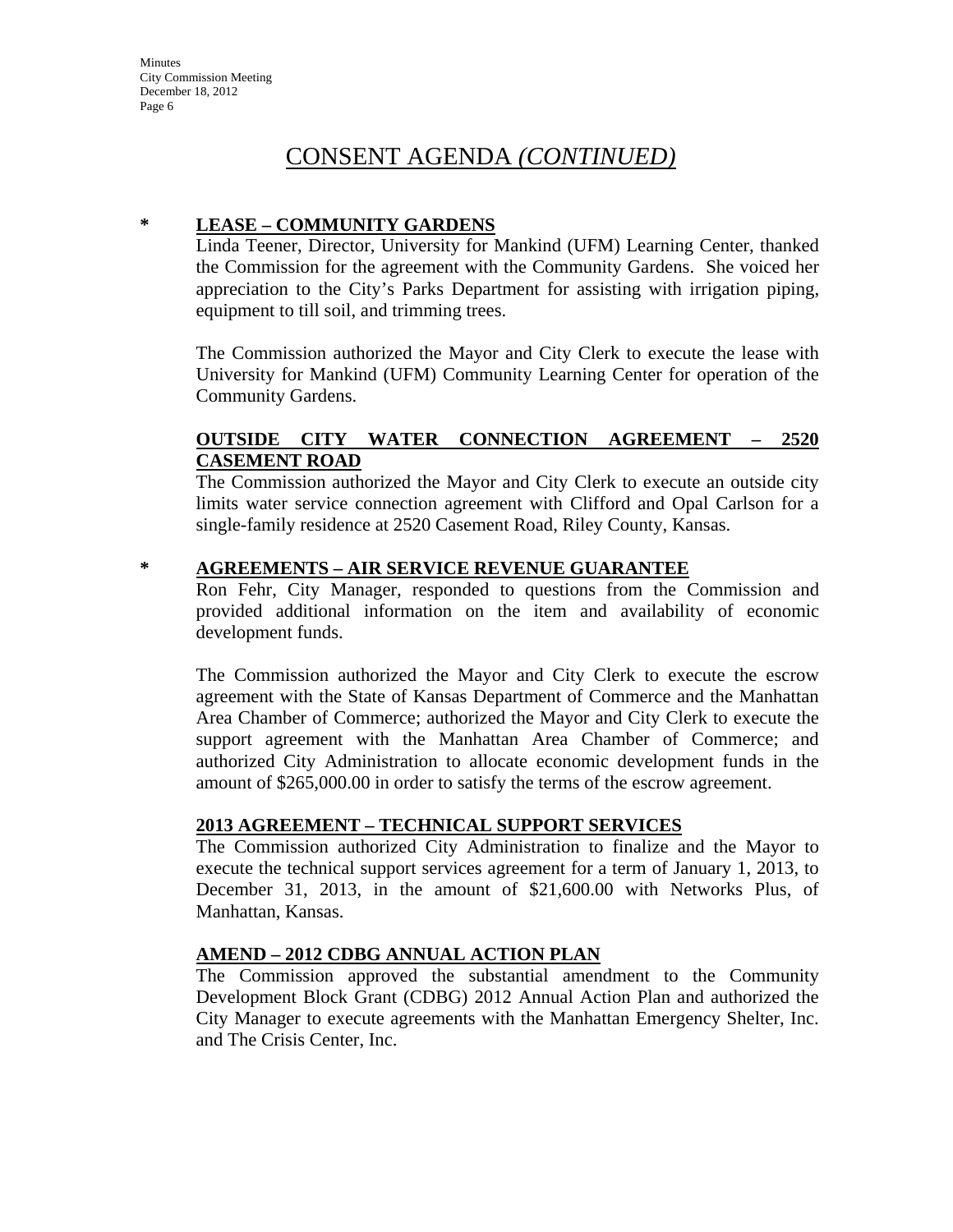## **AMENDMENT – PRATHISTA INTERNATIONAL**

The Commission authorized the Mayor and City Clerk to execute an Amendment to the Economic Development Incentives Agreement and Airport Armory Lease Agreement with Prathista International.

#### **\* TASK ORDER NO. 7 – FIXED BASE OPERATOR SERVICES AND FACILITY ANALYSIS**

Ron Fehr, City Manager, responded to questions from the Commission and provided additional background information and clarification of the item.

The Commission authorized the Mayor and City Clerk to execute Task Order No. 7 in the amount not to exceed \$17,000.00 with Mead & Hunt, Inc., of Madison, Wisconsin, for a Fixed Base Operator (FBO) Services and Facility Analysis at the Manhattan Regional Airport.

#### **PURCHASE – BREATHING AIR COMPRESSOR AND FILL STATION**

The Commission authorized City Administration to enter into a purchase agreement in the amount of \$34,285.00 with Conrad Fire Equipment, of Olathe, Kansas, for the purchase and installation of a Bauer Legacy 18 breathing air compressor and fill station to be located at the Headquarters Fire Station.

#### **\* BOARD APPOINTMENTS**

Ron Fehr, City Manager, responded to questions from the Commission regarding the Commissioners term and duration for the appointment to the Flint Hills Regional Council. He provided clarification that this is a Commission position and the duration of the term would be for the remaining term of Commissioner Sherow through mid April.

Mayor Pepperd clarified that his intent was to replace the current term of Commissioner Sherow with Commissioner Jankovich.

The Commission approved appointments by Mayor Pepperd to various boards and committees of the City.

#### *Cemetery Board*

Re-appointment of Larry Fry, 1104 Village Drive, to a three-year term. Mr. Fry's term will begin January 1, 2013, and will expire December 31, 2015.

#### *City/University Special Projects Fund Committee*

Appointment of Michael Silva, 229 Harvey Drive, to a two-year Citizen term. Mr. Silva's term begins immediately, and will expire June 30, 2014.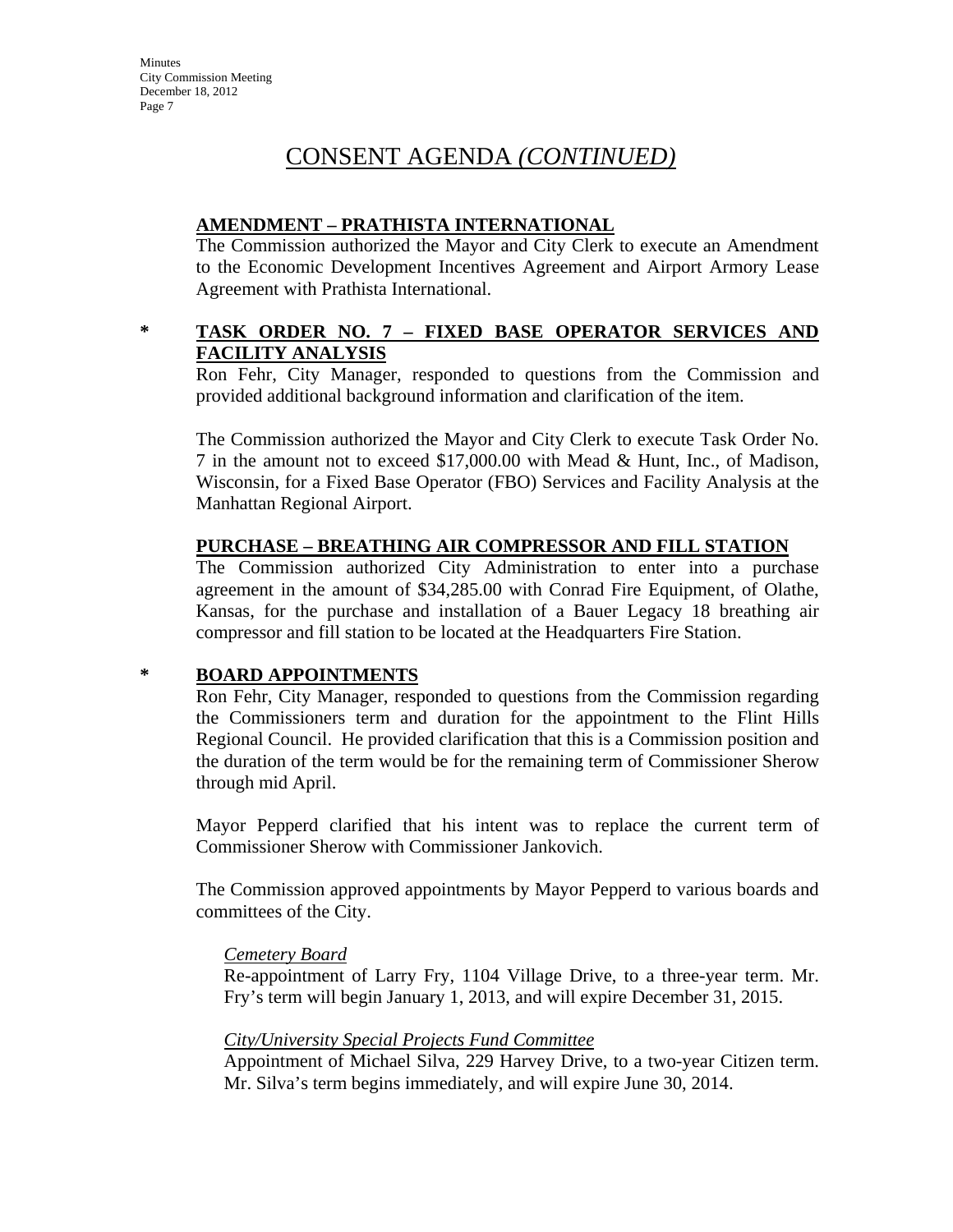#### **\* BOARD APPOINTMENTS** *(CONTINUED)*

*Downtown Business Improvement District Advisory Board*

Appointment of Kate Danenberg, 2961 Keats Avenue, to a two-year term. Ms. Danenberg's term will begin January 1, 2013, and will expire December 31, 2014.

Appointment of Daniel Crouch, 3304 Pinewood Lane, to a two-year term. Mr. Crouch's term will begin January 1, 2013, and will expire December 31, 2014.

#### *Flint Hills Regional Council*

Appointment of Commissioner Jankovich, 2021 Somerset Square, to replace Commissioner Sherow's term. Commissioner Jankovich's term will begin January 1, 2013.

After additional discussion and comments from the Commission, Commissioner Sherow moved to approve the consent agenda, as read. Commissioner Jankovich seconded the motion. On a roll call vote, motion carried 5-0, with the exception of Item I, FIRST READING – HOSPITAL REFUNDING REVENUE BONDS – MERCY REGIONAL HEALTH CENTER, which carried 4-0-1, with Commissioner Butler abstaining on the item; and, with the exception of Item L, 2013 CONTRACT – FLINT HILLS AREA TRANSPORTATION AGENCY; MANHATTAN CENTER FOR THE ARTS; WOLF HOUSE MUSEUM; SSAB AGENCIES; AND SPECIAL ALCOHOL FUNDS AGENCIES, which carried 3-2, with Commissioners Matta and Butler voting against the item; and, with the exception of Item T, TASK ORDER NO. 7 – FIXED BASE OPERATOR SERVICES AND FACILITY ANALYSIS, which carried 4-1, with Commissioner Butler voting against the item.

# GENERAL AGENDA

#### **FIRST READING - REZONE - PROPOSED 1845 COLLEGE HEIGHTS ROAD PUD**

Commissioner Jankovich stated that he had a conflict of interest with the applicant and recused himself from the item.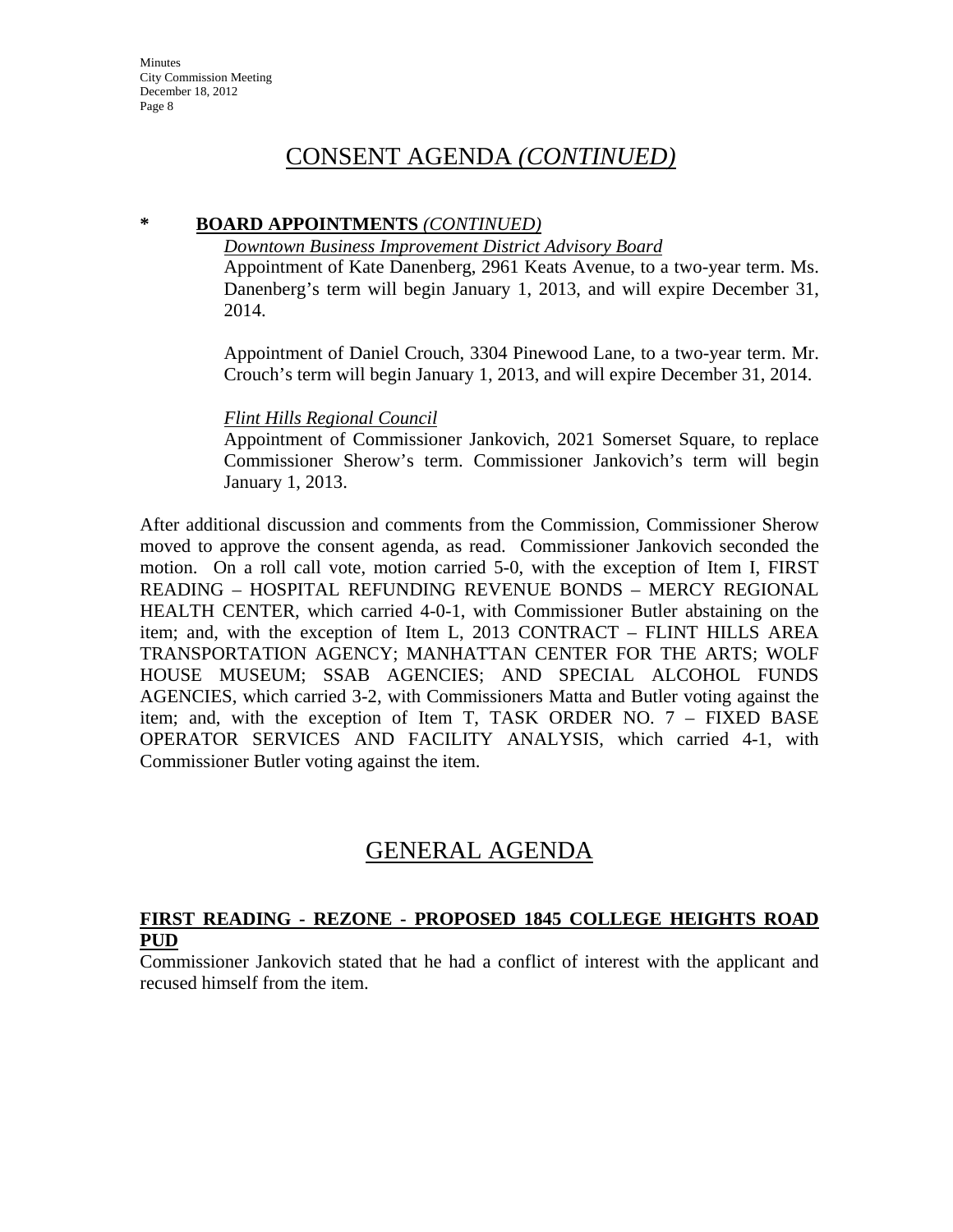#### **FIRST READING - REZONE - PROPOSED 1845 COLLEGE HEIGHTS ROAD PUD** *(CONTINUED)*

Eric Cattell, Assistant Director for Planning, presented background information regarding the item; the proposed use, building, phasing, and bulk regulations; the adequacy of public facilities and services; the neighborhood character; the compatibility of the proposed district with nearby properties and extent to which it may have detrimental effects; and provided an overview of the Land Use and Comprehensive Plans. He stated that the overall proposed rezoning at this location does not conform to the Comprehensive Plan. He then responded to questions from the Commission and reiterated the denial by the Manhattan Urban Area Planning Board and the recommendation of City Staff.

Chris Elsey, 2052 Hunting Avenue, Applicant, presented the proposal and informed the Commission that the proposed project is a better way of doing things to address the shortage of student housing around Kansas State University. He stated the goal is smart urbanism to create a high density, walkable community. He asked for consideration for high density and informed the Commission that the proposed property is the right location for high density and is near the University. He presented a sketch model of the property and different perspectives, building layout, garage layout, dwelling unit data, and parking information. He then provided additional information on the proposed development, highlighted aspects of the current neighborhood, and presented other university examples with high density zoning areas for housing.

Molly McGaughey, 1915 Montgomery Drive, voiced concern with the additional traffic that would occur in the neighborhood and pedestrian traffic across Denison Avenue and Hunting Avenue. She asked that the area be kept safe for those living in the area and to be viewed as a community zone.

Belinda Hunter, 721 Harris Avenue, stated that additional residents will also have cars and will impact area for both walking and driving their vehicles. She stated the K-State Master Plan proposes to eliminate all vehicle traffic in the core of campus and will push traffic into this area.

Kathy Dzewaltowski, President, Manhattan/Riley County Preservation Alliance, informed the Commission that the Preservation Alliance supports the position of the Manhattan Urban Area Planning Board's recommendation for denial of the rezoning. She provided additional information of the proposed project and voiced concerns with the urban scale of the proposed structure, compatibility conflicts with the neighborhood character, and stated that the proposed structure is not compatible with the current zoning and far exceeds the permitted density and lot coverage. She also stated that the proposed structures mass scale and density do not conform with the Comprehensive Plan and would negatively impact the livability of the existing neighborhood. She stated the Preservation Alliance agrees with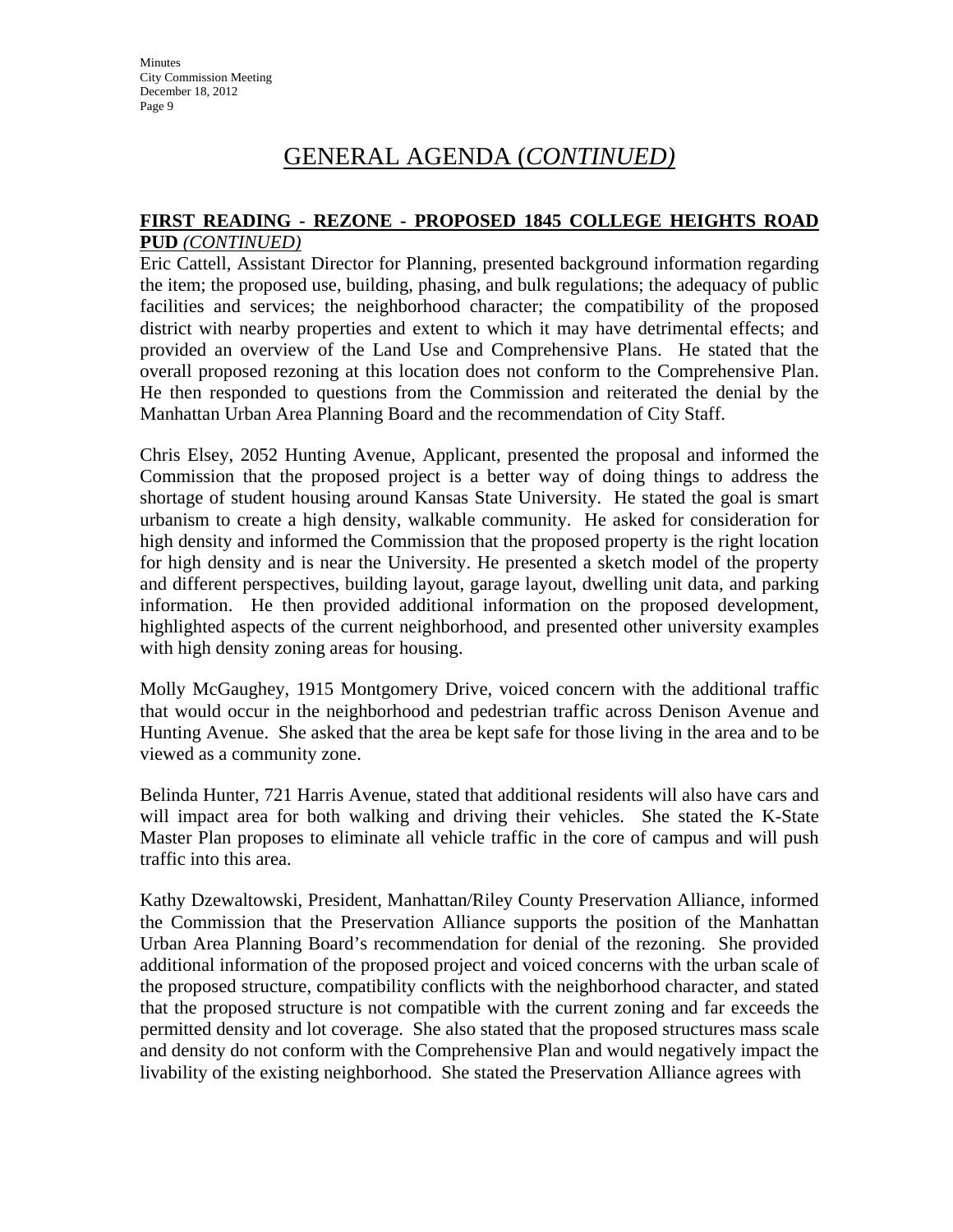#### **FIRST READING - REZONE - PROPOSED 1845 COLLEGE HEIGHTS ROAD PUD** *(CONTINUED)*

City staff's recommendation that a neighborhood study along with opportunities for public input should take place before any projects on a proposed scale is even considered.

Caprice Becker, 810 Sunset Avenue, informed the Commission that they have owned and lived in their home for 25 years. She stated that they care about their neighborhood and wanted to keep the neighborhood as it currently is. She asked the Commission to keep the density down and voiced concerns with traffic and vehicle concerns.

Doug Denning, 815 Sunset Avenue, stated that just because a neighborhood is next to the University it should still be nice and compatible with the design and neighborhood. He voiced concern with the proposed rezoning and with property rights of the current residents. He informed the Commission that he liked the character of his neighborhood to remain residential and stated that the proposed development should be in an urban area and not a residential area.

Bruce McMillan, Vice President, Grand View Hills Neighborhood Association, addressed concerns with vehicular traffic to the high school backing up to Sunset Avenue past Anderson Avenue. He asked the Commission to consider the additional concerns associated with traffic.

Gwyn Riffel, 1117 Hilton Heights Road, informed the Commission that his family owns several properties in the neighborhood and provided information about his project that was recently built in the area. He stated the density of this proposed project does not fit with the existing zoning or with the Comprehensive Plan. He urged the Commission to deny the rezoning application and that a study be done to look at higher density opportunities and where those would be best located.

Josh Adrian, lived at 1830 College Heights, Farmhouse Fraternity, stated that he moved back to Manhattan and wanted to buy a home in an older neighborhood. He expressed to the Commission the difficulty in doing so. He said this type of project allows neighborhoods to be saved as Kansas State University continues to grow and the student population expands into the neighborhoods.

Todd Gabbard stated that he did not live in the project area. He informed the Commission that he agreed with the idea that higher density development should be constructed closer to the University to alleviate the housing problems in the city.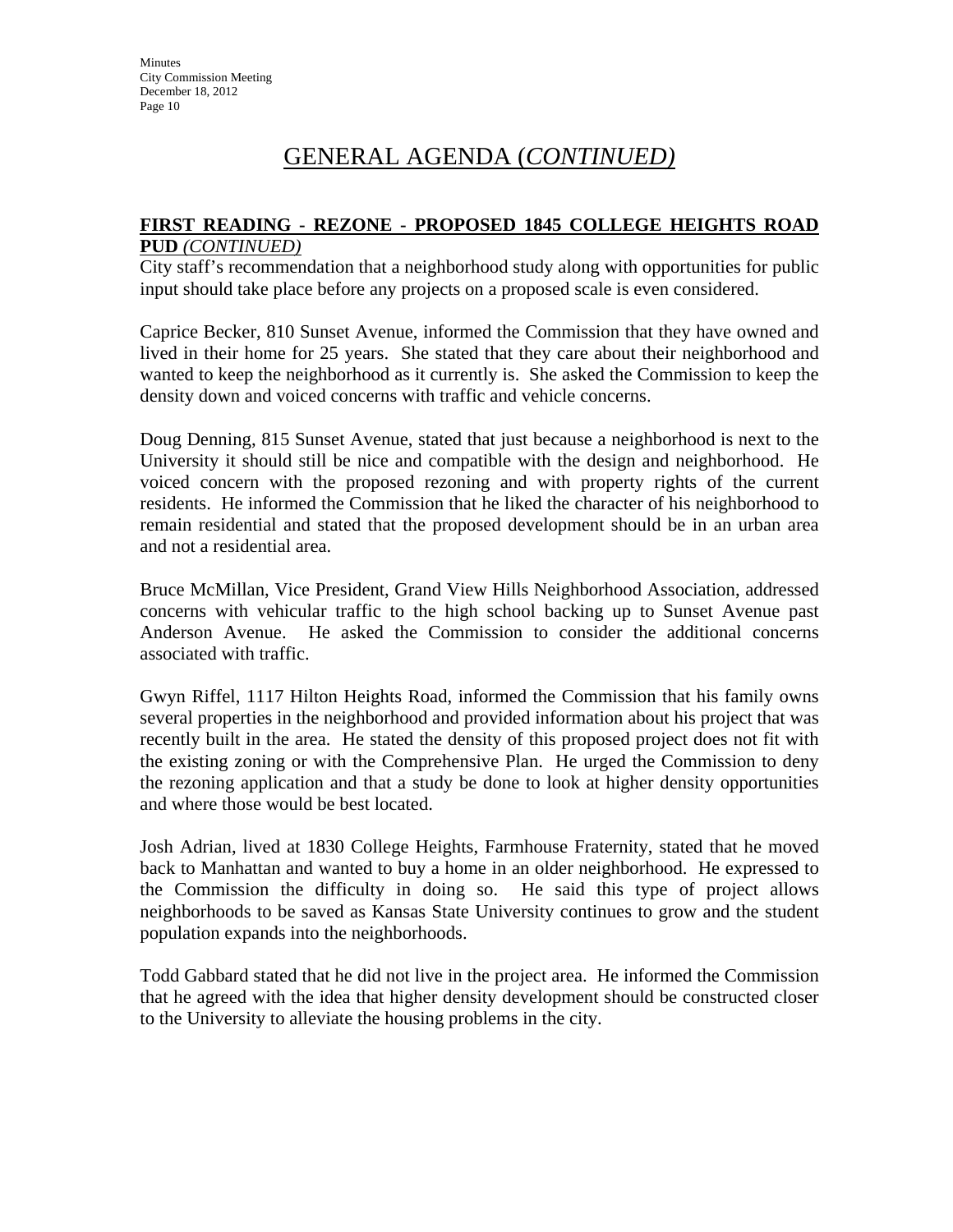#### **FIRST READING - REZONE - PROPOSED 1845 COLLEGE HEIGHTS ROAD PUD** *(CONTINUED)*

Brad Buser, Project Architect, stated that this is an exciting contemporary project and understood the different opinions regarding the way the building should look and the growth of the city. He said the proposal is a change; however, he said the proposal is a positive thing for Manhattan and is a good step against preventing sprawl.

David MacFarland, 2030 Hunting Avenue, voiced concerns with the proposal and stated the idea of housing proposed for multi-family tenants is wrong. He said if this project is approved over the unanimous rejection by the Manhattan Urban Area Planning Board it would set a terrible precedent for future developments. He stated that approval of projects like this would vandalize a neighborhood and bring a new dark age to Manhattan City Planning. He urged the Commission to not let this happen.

David McNamara, 815 Harris Avenue, voiced strong opposition to the proposed rezoning and the construction of the massive apartment complex. He said this project would destroy the character and dynamics of the current neighborhood. He stated the majority of the houses in the neighborhood are well cared for and are owner occupied.

Nell Forester, 2132 Meadowlark Road, representing the League of Women Voters, urged the Commission to support the Manhattan Area Planning Board's recommendation of denial and to not overturn the Board's recommendation. She said this proposal should be denied and highlighted areas of concern with the proposed rezoning. She asked the Commission to support the unanimous decision of the Planning Board and City staff's recommendations. She asked that the City conduct a comprehensive neighborhood analysis and look at land use and density.

Mark Knackendoffel, 726 Sunset Avenue, informed the Commission that he has lived at this address for 26 years and next to a number of rental properties and that it has worked out pretty well. He said that the kind of project envisioned is totally different from what has been built adjacent to his property. He asked the Commission to follow their rules.

Brian Elsey, 2530 Heartland Drive, encouraged the Commission to look at housing needs of the University students and to determine how to best deal with the conflicts of owner occupied and rental areas. He stated this kind of project can enhance a community and asked that the Planning staff be charged with taking a look at high density and where it can be done near the campus.

Roger Luthi, property owner where rezoning is proposed, asked the Commission to strongly consider this proposal. He stated that it would be a significant improvement to the neighborhood and may not have this opportunity again.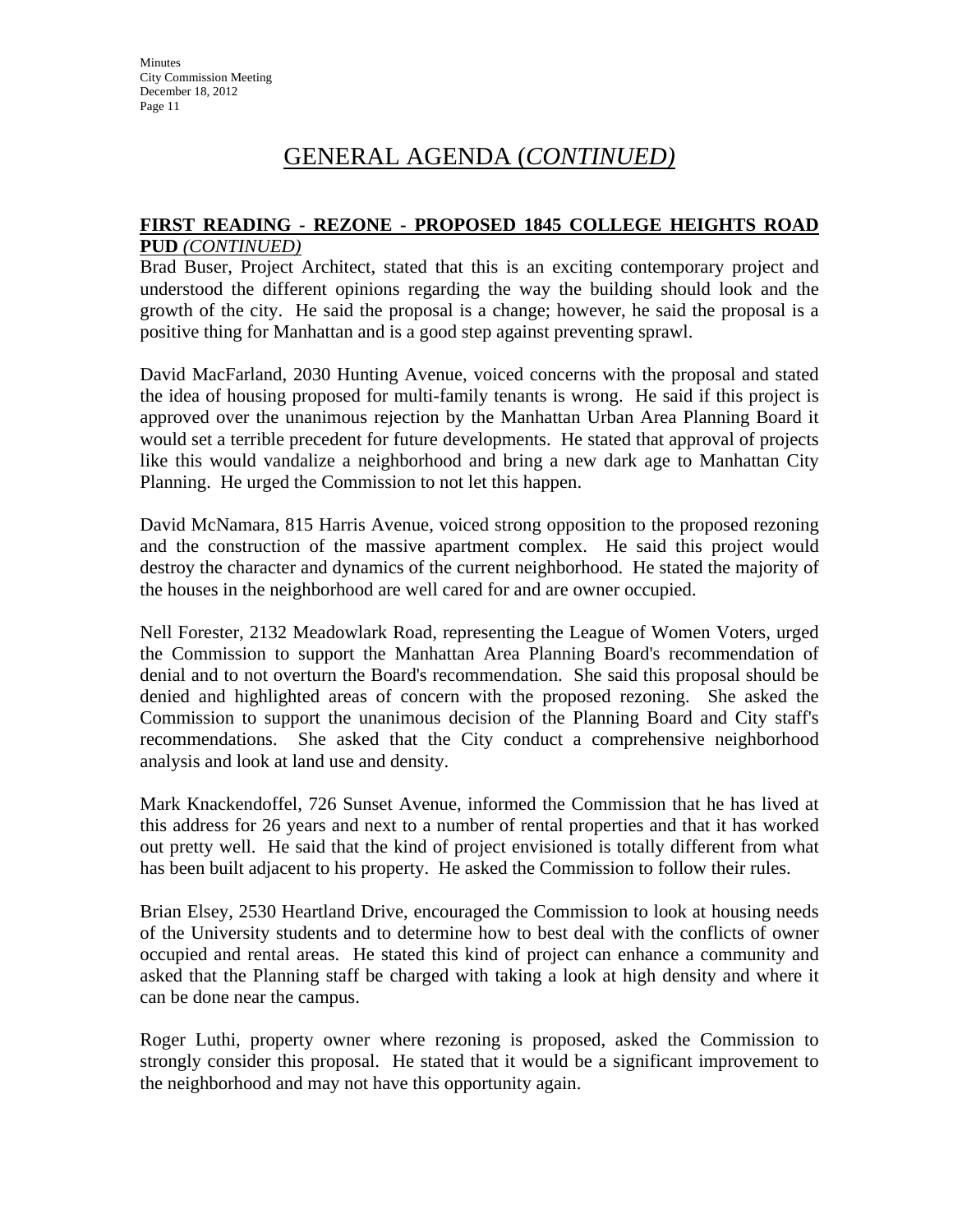#### **FIRST READING - REZONE - PROPOSED 1845 COLLEGE HEIGHTS ROAD PUD** *(CONTINUED)*

Penny Alonso, property owner of 1846 Hunting Avenue, stated that this area is a college neighborhood and that the properties this close to campus are continually in demand and will eventually become rental properties. She asked the Commission where else would high density be and that this is an ideal location.

Walt Pesaresi, 3039 Conrow Drive, property owner in proposed affected area, informed the Commission that this area is college student rentals on Hunting Avenue and many have gravel for driveways and dandelions for yards and are not kept up or cleaned very well during snow storms. He stated that he lives on Conrow Drive and the house next to him is now a college rental because there is nothing close to campus for students. He said this proposed development area is high density and makes sense and was surprised the Planning Board turned the proposal down. He asked the Commission to look into the proposal.

Mark Knackendoffel, 726 Sunset Avenue, stated that this is not a rental issue, but that this proposed project of this magnitude is the issue and is out of character for this area.

Commissioner Sherow voiced his comments and concerns with the proposed project and reiterated comments expressed by members of the Manhattan Urban Area Planning Board. He stated that Kansas State University has experienced significant growth, but it has not built dormitories or increased housing since the late 1960s. He said that rental units are approaching over 60 percent in Manhattan and discussed how the City is going to deal with this issue and to consider something similar to the Traditional Neighborhood Overlay (TNO) and Muti-Family Residential Overlay (MFRO) districts that were created. He stated that he could not support the proposal, but wanted to see the University take an active role in providing adequate housing for students and for the community to address the issue.

Commissioner Butler reiterated the unanimous decision of the Planning Board and City staff's analysis to deny the proposal. He stated that he appreciates those that talked about their properties and property rights and was convinced that the expectation is to honor zoning unless extraordinary situations merit a change.

Commissioner Matta agreed with comments made from fellow Commissioners and stated that he liked the proposed project, but not the proposed location and expectation of property rights. He stated that the Comprehensive Plan needs to be updated and encouraged citizens to look at the Comprehensive Plan and how it may affect you if changes are made.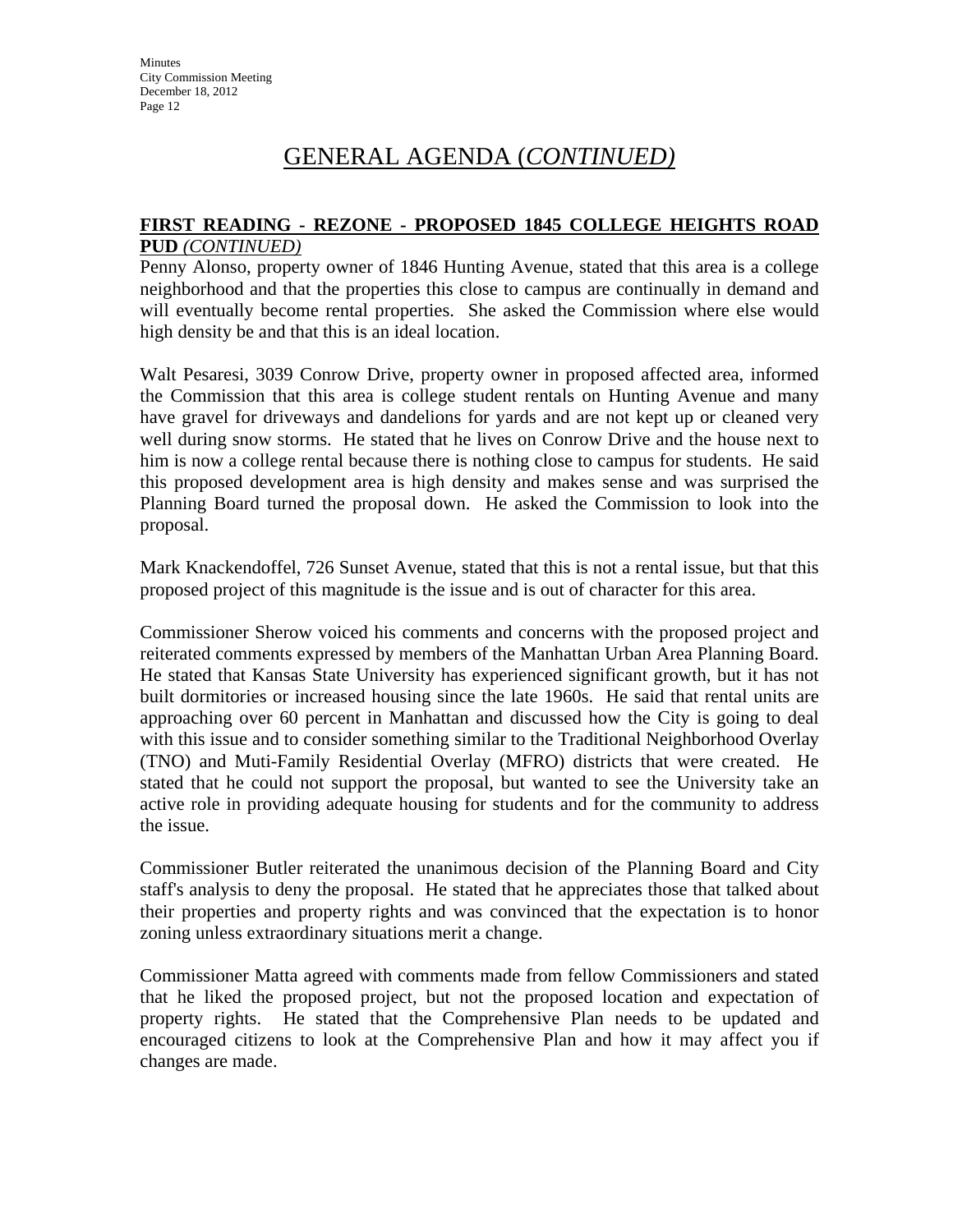#### **FIRST READING - REZONE - PROPOSED 1845 COLLEGE HEIGHTS ROAD PUD** *(CONTINUED)*

After further discussion and comments from the Commission, Ron Fehr, City Manager, responded to questions from the Commission and provided information regarding the process to adopt a new Comprehensive Plan.

Mayor Pepperd stated there is a need for high density housing in Manhattan because of the increasing student population. He informed the community that Kansas State University will be celebrating its  $150<sup>th</sup>$  anniversary and has seen significant growth, but the student population has outgrown the college dorms. He said the community needs to find a place to house students and the closer high density housing to campus the better. He stated that he would not support the proposal. He suggested that when the Comprehensive Plan is updated that City staff and community members need to join in on the discussions to find a suitable location for high density and commercial.

Commissioner Sherow demanded that there be closer coordination and good planning between the City and Kansas State University with the University Master Plan and the Comprehensive Plan to address housing issues and traffic implications.

After additional discussion and comments from the Commission, Commissioner Sherow moved to deny first reading of an ordinance rezoning the proposed PUD, generally located east of Sunset Avenue, south of College Heights Road, and north of Hunting Avenue, from R-2, Two-Family Residential District; R-M, Four-Family Residential District; and R-3, Multiple-Family Residential District, with UO, University Overlay District, to PUD, Residential Planned Unit Development District, based on the findings in the Staff Report *(See Attachment No. 2)*, as recommended by the Planning Board. Commissioner Butler seconded the motion. On a roll call vote, motion carried 4-0.

Pepperd thanked those that attended and discussed their concerns and ideas.

Commissioner Jankovich returned to the dais.

#### **2012 CHAMBER OF COMMERCE YEAR-END REPORTS AND 2013 CONTRACTS**

Lauren Palmer, Assistant City Manager, introduced the item.

Frank Beer, Chair-Elect, Manhattan Area Chamber of Commerce, informed the Commission that the Chamber takes seriously the services provided for the City of Manhattan and thanked the Commission for their service to the community.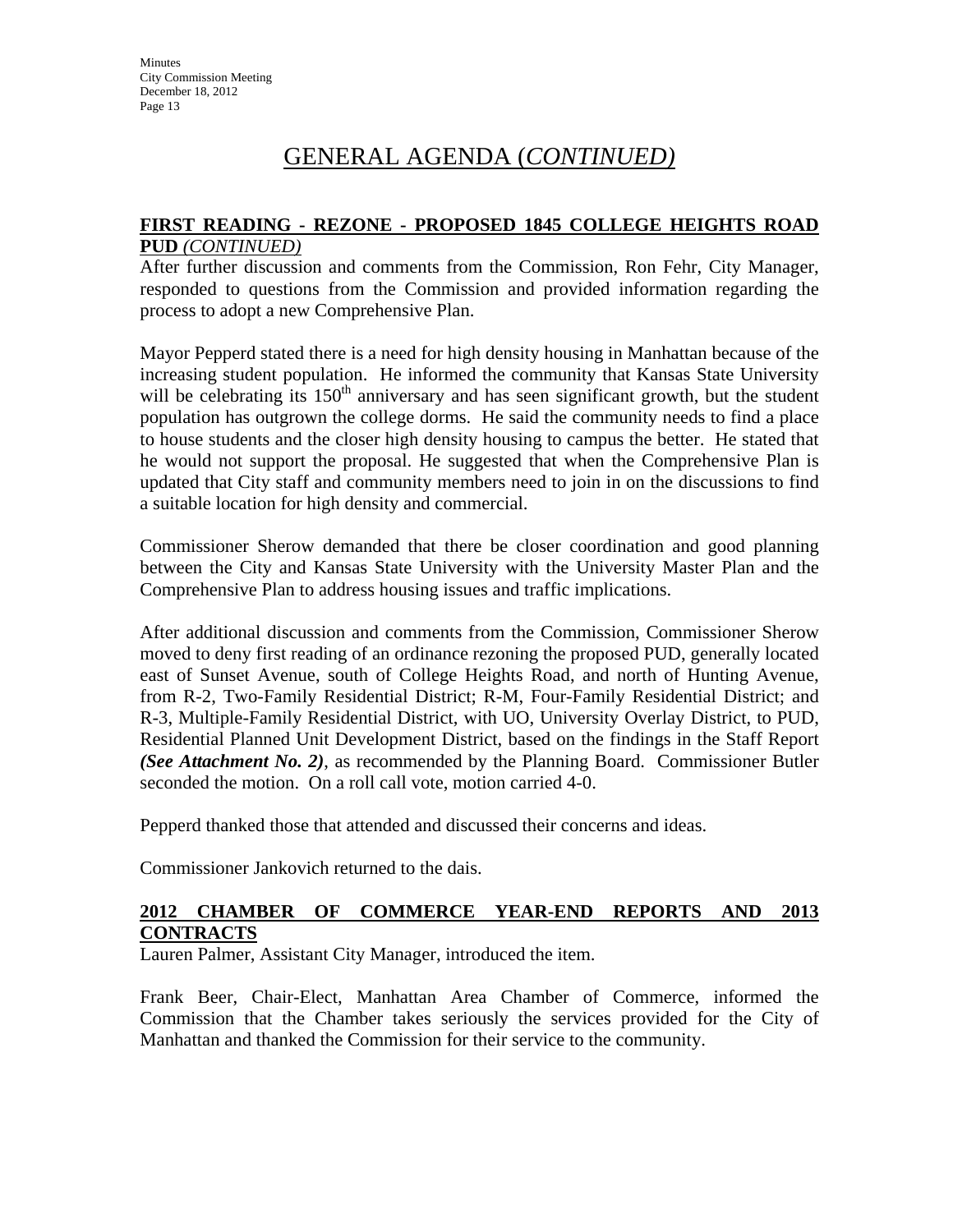#### **2012 CHAMBER OF COMMERCE YEAR-END REPORTS AND 2013 CONTRACTS** *(CONTINUED)*

Karen Hibbard, Director, Convention and Visitors Bureau (CVB), presented an overview of the annual activities of the CVB and provided several commercial videos promoting Manhattan. She also highlighted the CVB's website growth, various meetings and special events, groups hosted in 2012 and conference attendees, Manhattan's hotel room growth, and expressed appreciation to the volunteers.

John Pagen, Vice President, Economic Development, Manhattan Area Chamber of Commerce, presented an overview of economic development activities and funding sources for economic development initiatives. He highlighted strategies for growth from 2012 through 2016; Manhattan retail sales numbers; labor force statistics; activities with the Military Relations Committee and the potential workforce pool from Fort Riley; additional accolades received for Manhattan; pull factors and rankings for Manhattan; and an provided an update on the Manhattan 24/7 campaign. He then responded to questions from the Commission regarding sales tax figures and rankings with other comparable populations.

Ron Fehr, City Manager, responded to questions from the Commission regarding the Industrial Promotion Fund and the transient guest tax.

After discussion and comments from the Commission, Commissioner Jankovich moved to authorize the Mayor and City Clerk to execute the Economic Development, Fort Riley Promotion, and Tourism and Convention contracts for 2013 with the Manhattan Area Chamber of Commerce. Commissioner Sherow seconded the motion. On a roll call vote, motion carried 5-0.

# EXECUTIVE SESSION

At 9:17 p.m., Commissioner Jankovich moved to recess into Executive Session until 9:40 p.m., for the purpose of discussions with the Attorney for the City regarding pending litigation that need to be confidential and that are deemed privileged in the attorney-client relationship. Commissioner Sherow seconded the motion. On a roll call vote, motion carried 5-0.

At 9:40 p.m., the Commission reconvened with Mayor Pepperd and Commissioners Matta, Butler, Jankovich, and Sherow in attendance.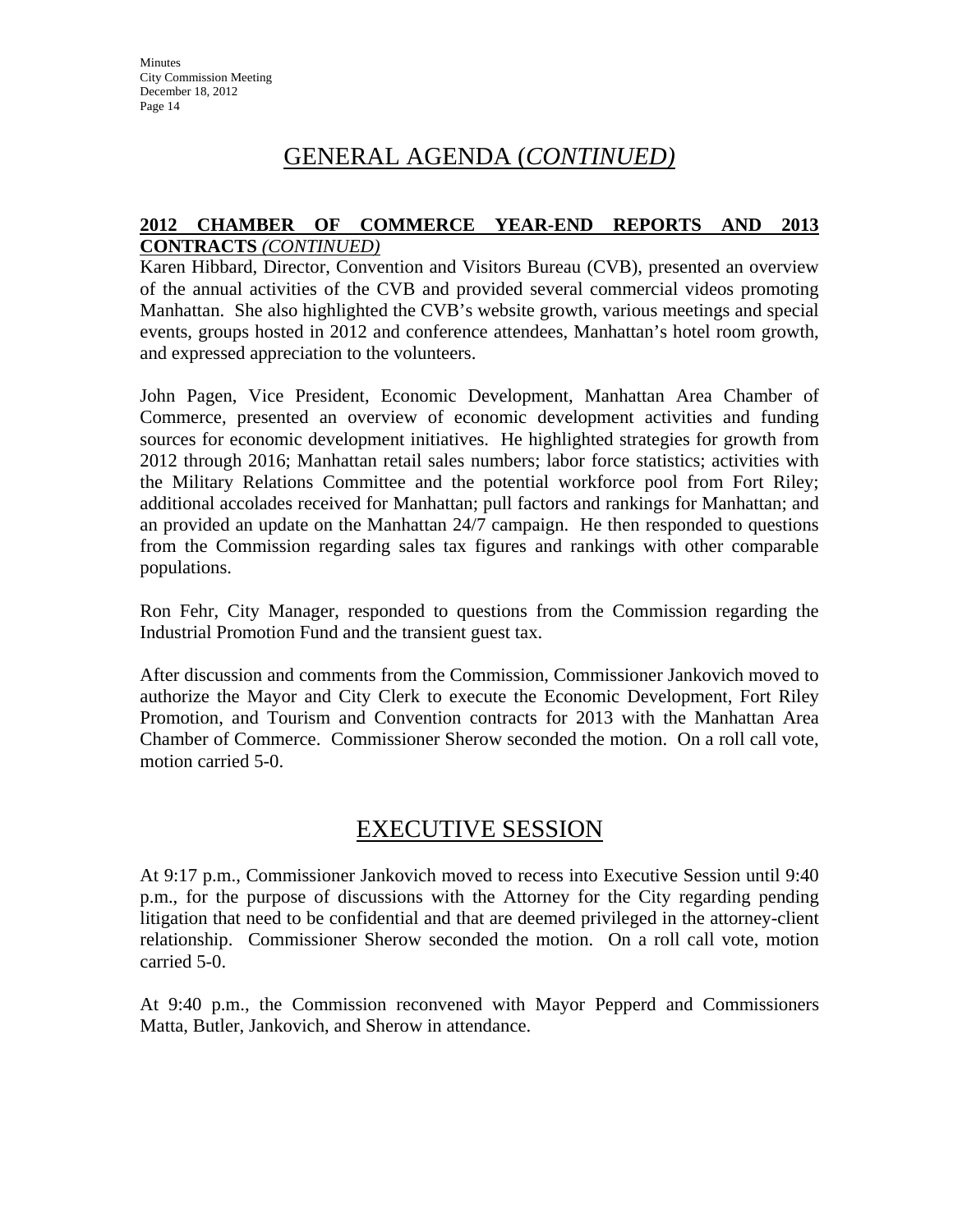Minutes<br>City Commission Meeting<br>December 18, 2012<br>Page 15

 $ADJOURNMENT$ <br>At 9:40 p.m., the Commission adjourned.

S. Fees, MMC, City Clerk Gary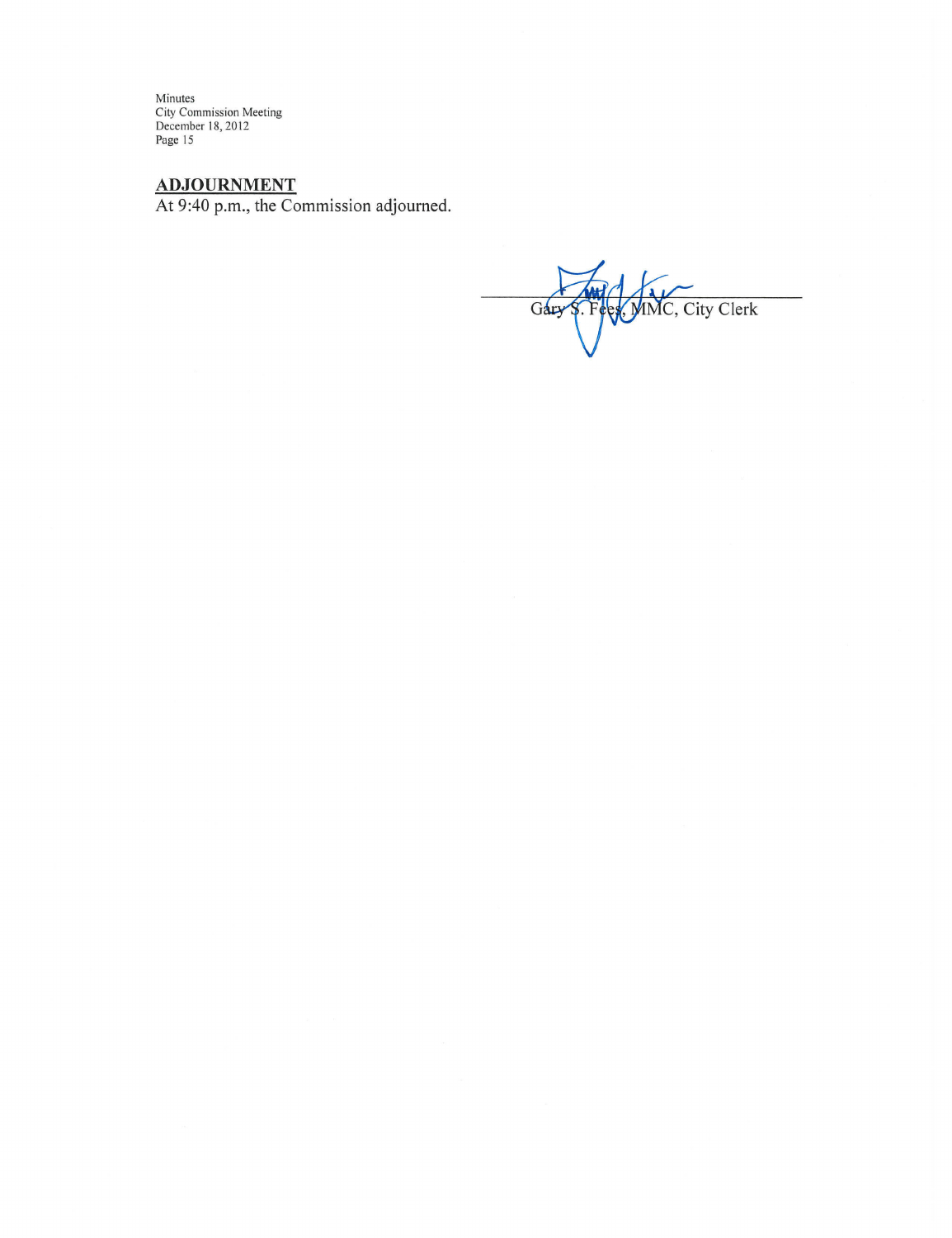Minutes City Commission Meeting December 18, 2012 Page 16

## *Attachment No. 1*

| <i>Intersection</i>                  | <b>Controlled Direction</b> | Type of<br><b>Control</b> |
|--------------------------------------|-----------------------------|---------------------------|
| Moro Street and North 6th Street     | North and Southbound        | Yield                     |
| Moro Street and North 10th Street    | North and Southbound        | Yield                     |
| Moro Street and North 3rd Place      | Northbound                  | Stop                      |
| Firethorn Drive and Hemlock Avenue   | Eastbound                   | Stop                      |
| Warner Park Road and Arbor Drive     | North and Southbound        | Stop                      |
| N. Manhattan Avenue and Central Park | Westbound                   | Yield                     |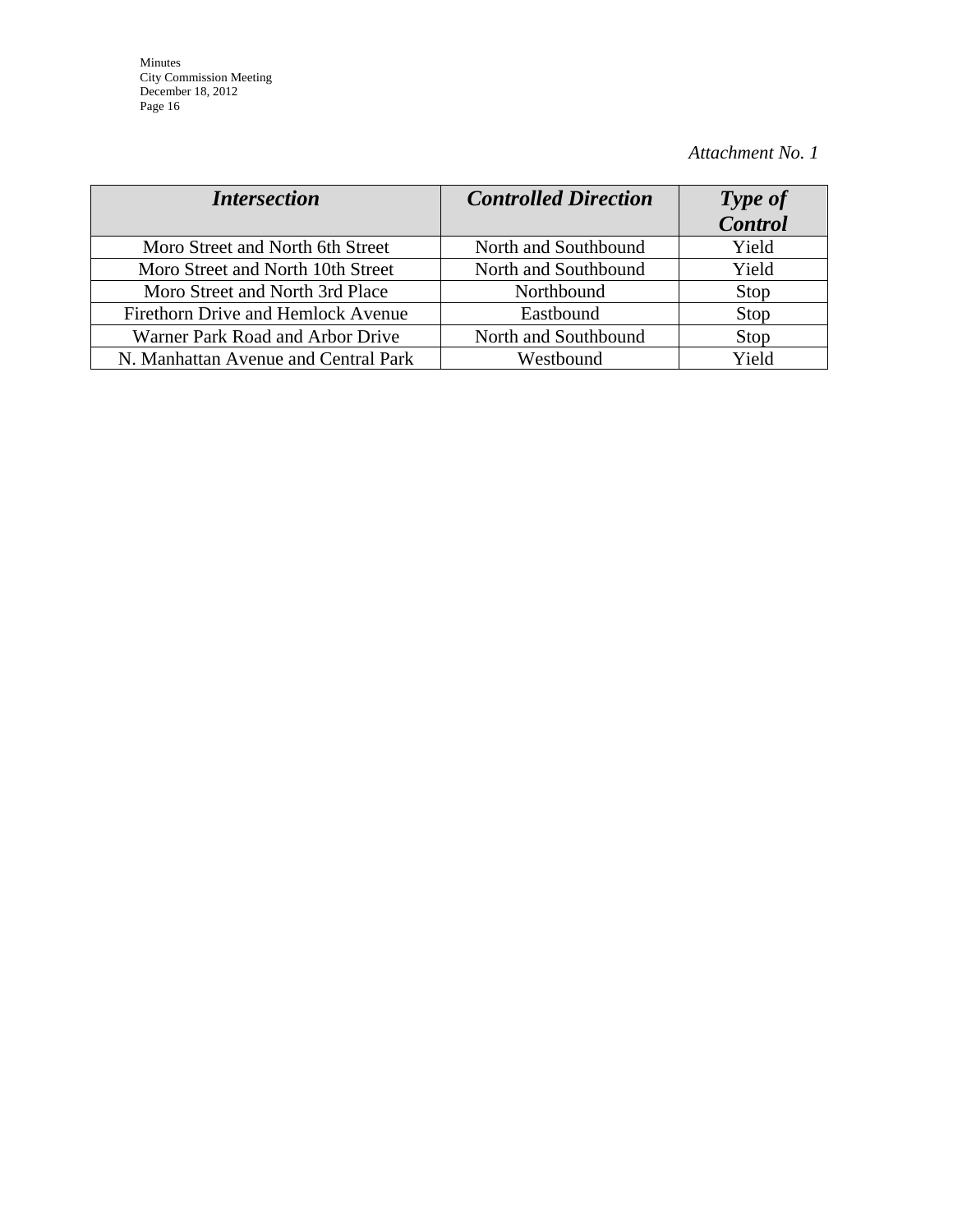#### **STAFF REPORT**

#### **APPLICATION TO REZONE PROPERTY TO PLANNED UNIT DEVELOPMENT DISTRICT**

# **BACKGROUND**

**FROM:** R-2, Two-Family Residential District, and UO, University Overlay District; R-M, Four-Family Residential District, and UO, University Overlay District; and, R-3, Multiple-Family Residential District, and UO, University Overlay District, consisting of the following seven unplatted tracts of land:

908 Sunset Avenue (R-2/UO); 1865 College Heights Road (R-2/UO); 1857 College Heights Road (R-3/UO); 1845 College Heights Road (R-3/UO); 904 Sunset Avenue (R-2/UO); 1852 Hunting Avenue (R-M/UO); and, 1846 Hunting Avenue (R-M/UO).

**TO:** PUD, Residential Planned Unit Development District.

**OWNERS and REZONE PROPERTYADDRESSES:** Ruby A. Weik Trust, 908 Sunset Avenue; Bruce L. and Nancy C. Arnold Trust, 1865 College Heights Road; Joseph G. Sexton, 1857 College Heights Road; John L. and Virginia L. Colbert, 1845 College Heights Road; LB Rentals, 904 Sunset Avenue; Walter J. and Dorothy L. Pesaresi Trust, 1852 Hunting Avenue; and Arthur E. and Doris Schumann, 1846 Hunting Avenue.

**APPLICANT:** Elsey Partners LLC – Chris Elsey.

**ADDRESS:** 1532 College Avenue, F19, Manhattan, KS 66502.

**DATE OF PUBLIC NOTICE PUBLICATION:** Monday, October 15, 2012.

**DATE OF PUBLIC HEARING: PLANNING BOARD:** Monday, November 5, 2012. **CITY COMMISSION:** Tuesday, November 20, 2012.

**LOCATION:** Generally located east of Sunset Avenue, south of College Heights Road, and north of Hunting Avenue.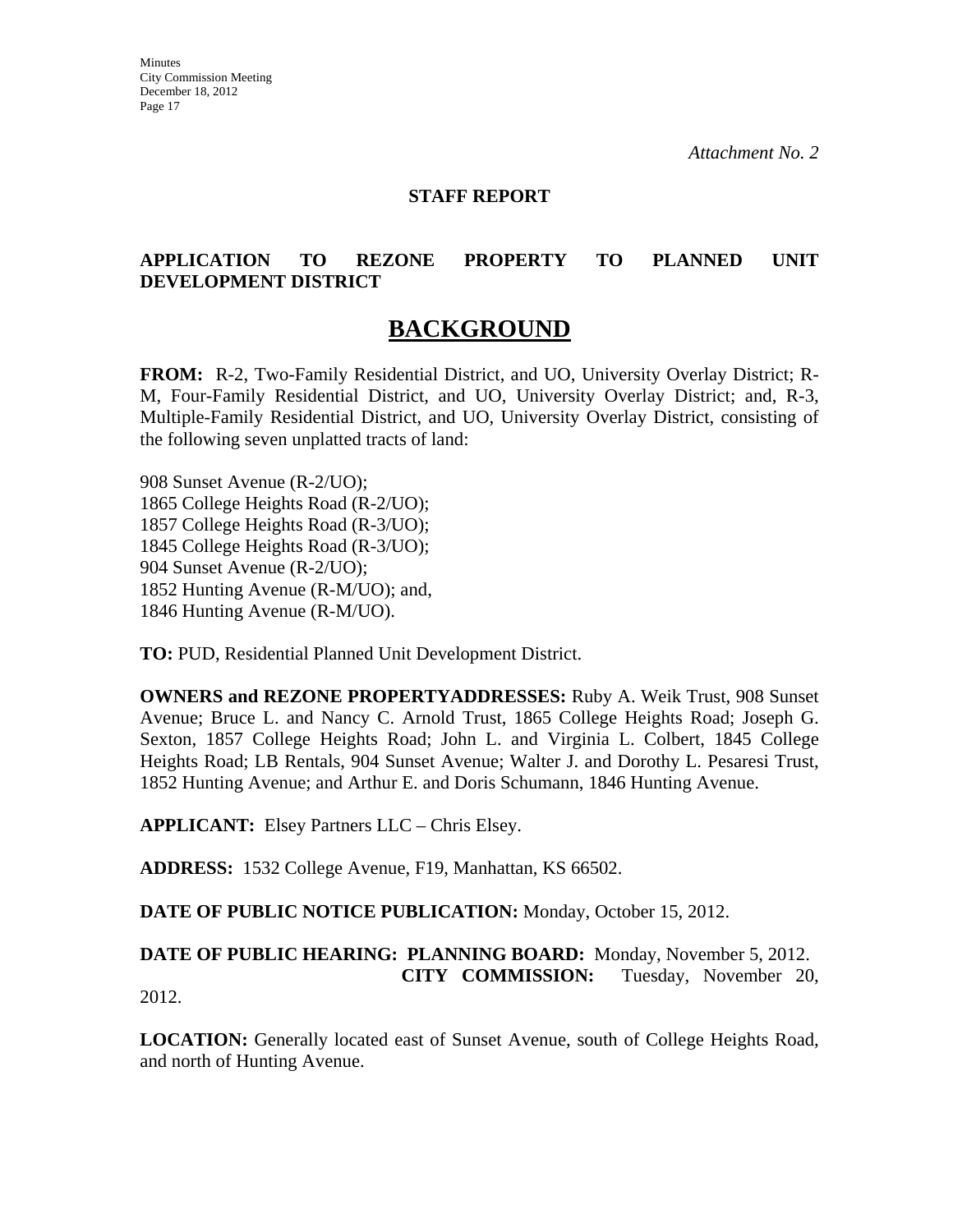**TOTAL REZONE AREA:** 1.54 acres (67,082.4 square feet). Lot area per tract below was obtained from the Riley County GIS, PID (Parcel Identification)

908 Sunset Avenue: 9,394 square feet, two dwelling units (R-2/UO); 1865 College Heights Road: 7,503 square feet, three dwelling units (R-2/UO); 1857 College Heights Road: 8,932 square feet, three dwelling units (R-3/UO); 1845 College Heights Road: 7,784 square feet, two dwelling units (R-3/UO); 904 Sunset Avenue: 17,038 square feet, four dwelling units (R-2/UO); 1852 Hunting Avenue: 8,178 square feet, one dwelling unit (R-M/UO); and, 1846 Hunting Avenue: 9,996 square feet, two dwelling units (R-M/UO).

**PROPOSED USES:** The proposed use is a two-phase multiple family residential structure (apartment building), four to five stories in height, with structured (two-level parking garage) under the residential structure. See Sheets A201-A204 for parking garage and floor plans. Additional improvements include landscaping, signs, open court yards, and a swimming pool within the interior courtyard, lighting, and other improvements.

Phase 1: 215 dwelling units, 284 bedrooms, and 315 off-street parking spaces (161 lower level parking spaces and 154 upper level parking spaces). Phase 1 density is 159 dwelling units/acre

Phase 2: 36 dwelling units, 48 bedrooms, and 365 total off-street parking spaces (186 lower level parking spaces and 179 upper level parking spaces). Phase 2 density is 164 dwelling units/acre.

## **PROPOSED BUILDINGS AND STRUCTURES:**

#### Phasing

Phase 1 (Lot 1) of the development is the majority of the site with a building footprint of 38,667 square feet. Phase 1 excludes the tract at 908 Sunset Avenue.

Phase 2 (Lot 2) includes the tract at 908 Sunset Avenue to be constructed at a future date (the applicant has suggested immediately after Phase 1 or possibly up to 20 years later) and will add a 7,175 square foot building footprint, which will connect to the Phase 1 building.

#### Proposed Building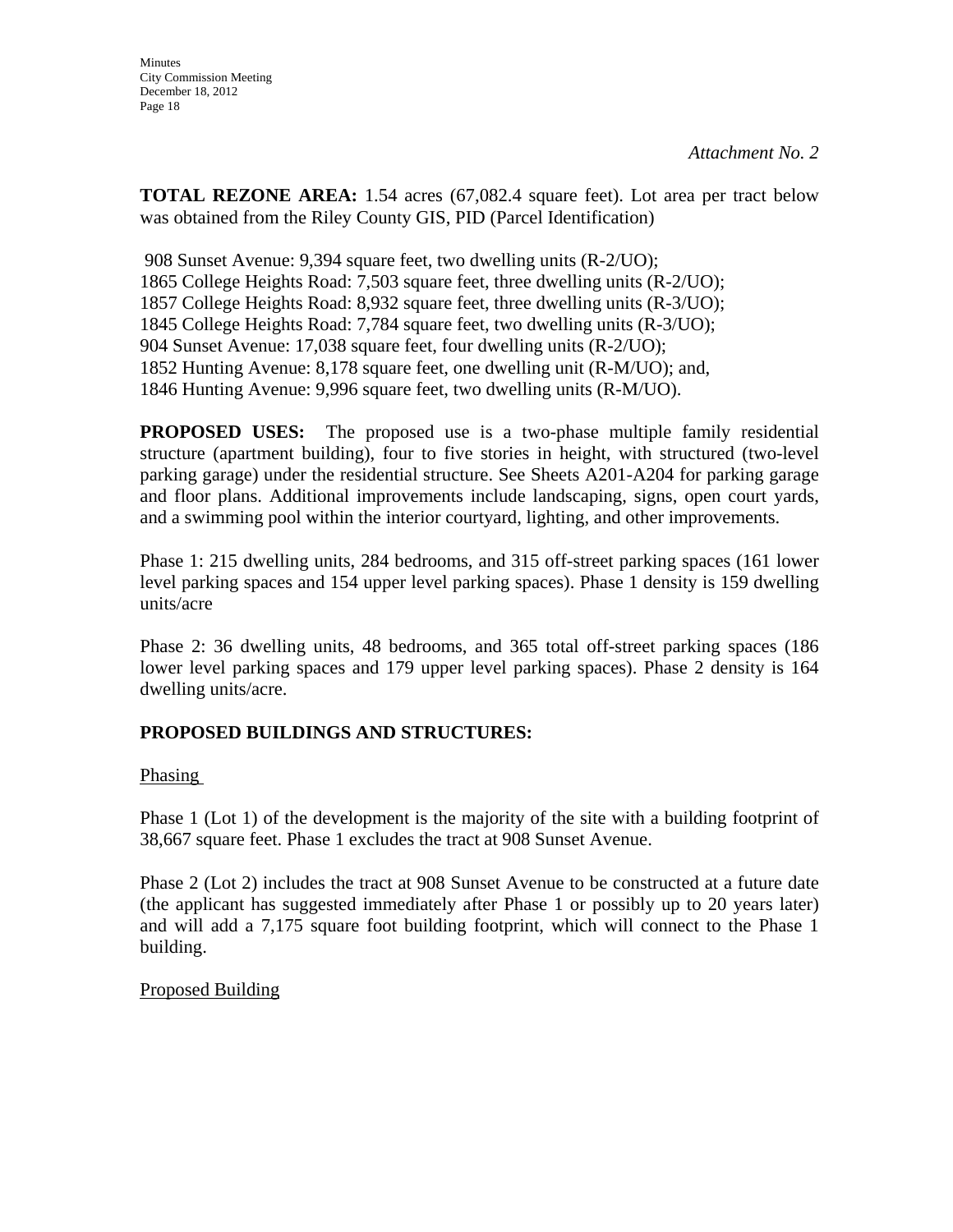The apartment building is a flat roofed residential structure with exterior building materials consisting of cedar siding, painted fiber cement panels, brick, and cedar lattice screening of parking areas. Dwelling units have balconies. Architectural elevations indicate building colors are shades of gray, tan and brown, (see Sheets A301-A30).

There are four floors of residential dwelling units with two floors of parking garage under the building, one below grade of Hunting Avenue and one generally at street grade. Both garage access points are off Hunting Avenue, with the eastern curb cut to the below grade parking and the western curb cut to the general street grade level parking. Parking is not allowed along the north side of Hunting Avenue but is allowed on the south side of the street.

## Bulk Regulations

Article IX, Planned Unit Development Districts, Section 9-103 (C), of the Manhattan Zoning Regulations states, "Bulk Regulations including front, rear and side yard setbacks, and structure height: Generally consistent with the existing zoning district on the proposed site and adjacent property, but may be altered for a specific site as proposed by the applicant."

The total site is a corner lot with three front yards. Front yards are along College Heights Road (north yard), Sunset Avenue (west yard) and Hunting Avenue (south yard). The eastern yard is a side yard. Minimum front yard setback in the existing underlying R-2, R-M and R-3 Districts is 25 feet. Minimum side yard setbacks are generally six to eight feet with the R-3 District side yard, eight feet, with an additional one foot of setback for every two feet of building height over 40 feet.

## Lot Width and Depth

Lot 1 is an irregular shaped lot and is 276 feet in depth, measured from north to south on the east lot line and 121.95 feet in depth along Sunset Avenue. At its maximum, Lot 1 is 267 feet in width, measured east to west along the midline of the lot. Lot 2 is 121.96 feet from north to south and 67 feet east to west.

#### Proposed Lot Area

Lot 1 is 58,842 square feet in area. Lot 2 is 8,170 square feet in area.

#### Proposed Building Height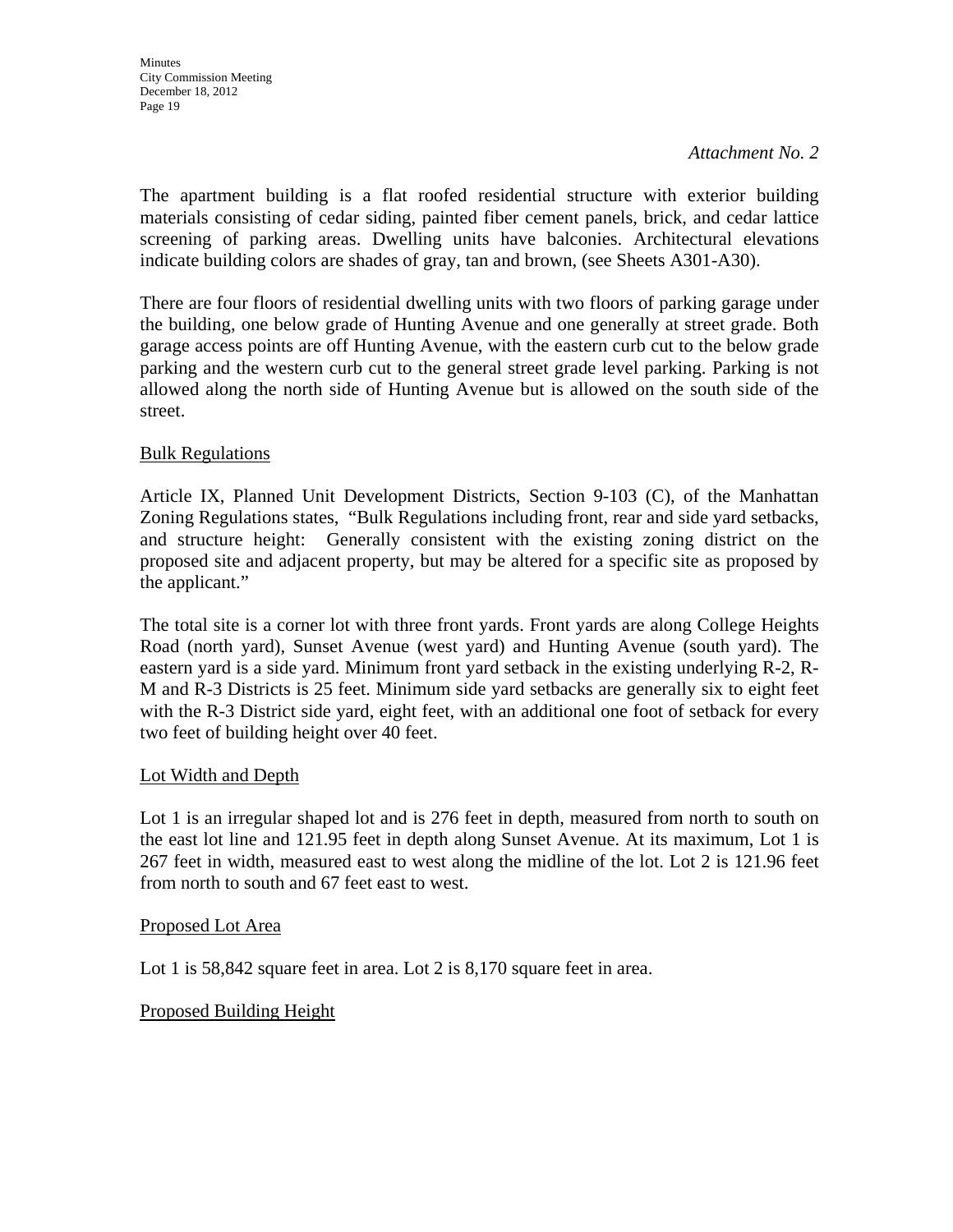Phase one of the building is 52 feet 7 inches in height along College Heights Road and 57 feet 3 inches in height along Hunting Avenue. The second phase of the building is 47 feet 8 inches in height at College Heights Road and Sunset Avenue intersection and 55 feet 3 inches in height at the Hunting Avenue and Sunset Avenue intersection. Variations in height are due existing elevation differences between College Heights Road and Hunting Avenue and the parking garage on the south, which elevates the height of the building on Hunting Avenue street frontage.

#### Proposed Building Setbacks

Lot 1 front yard building setbacks are generally zero feet along College Heights Road with Phase 1, and 4 feet with Phase 2. Front yard setback along Sunset Avenue is 10 feet with Phases 1 and 2. Front yard setbacks along Hunting Avenue vary from zero feet to 30 feet at the eastern edge of the building due to the curvature of the property line along the street.

The eastern side yard setback is 10 feet 9 inches measured from the east property line to the projecting edge of the balconies.

#### Proposed Lot Coverage

The residential floors are on top of the "parking podium," or the roof, of the underlying two-story parking garage.

Lot 1: Phase 1 building coverage is 84.9% and 85.8% after construction on Lot 2, Phase 2.

#### Maximum Allowable Lot Coverage

Article IX, Planned Unit Development Districts, Section 9-103 (D), of the Manhattan Zoning Regulations states, "Maximum Lot Coverage: If a Planned Unit Development is strictly for any one use, the total ground area occupied by structures for principal uses and accessory uses should not exceed the following specified percentages of the total ground area:

| Residential | 40 percent |
|-------------|------------|
| Commercial  | 50 percent |
| Industrial  | 60 percent |

A combination of any or all of these uses shall not exceed 50 percent of the total ground area, except in the case of a Planned Unit Development located within or adjacent to another zoning district which allows a greater coverage, then the greater coverage allowances may apply."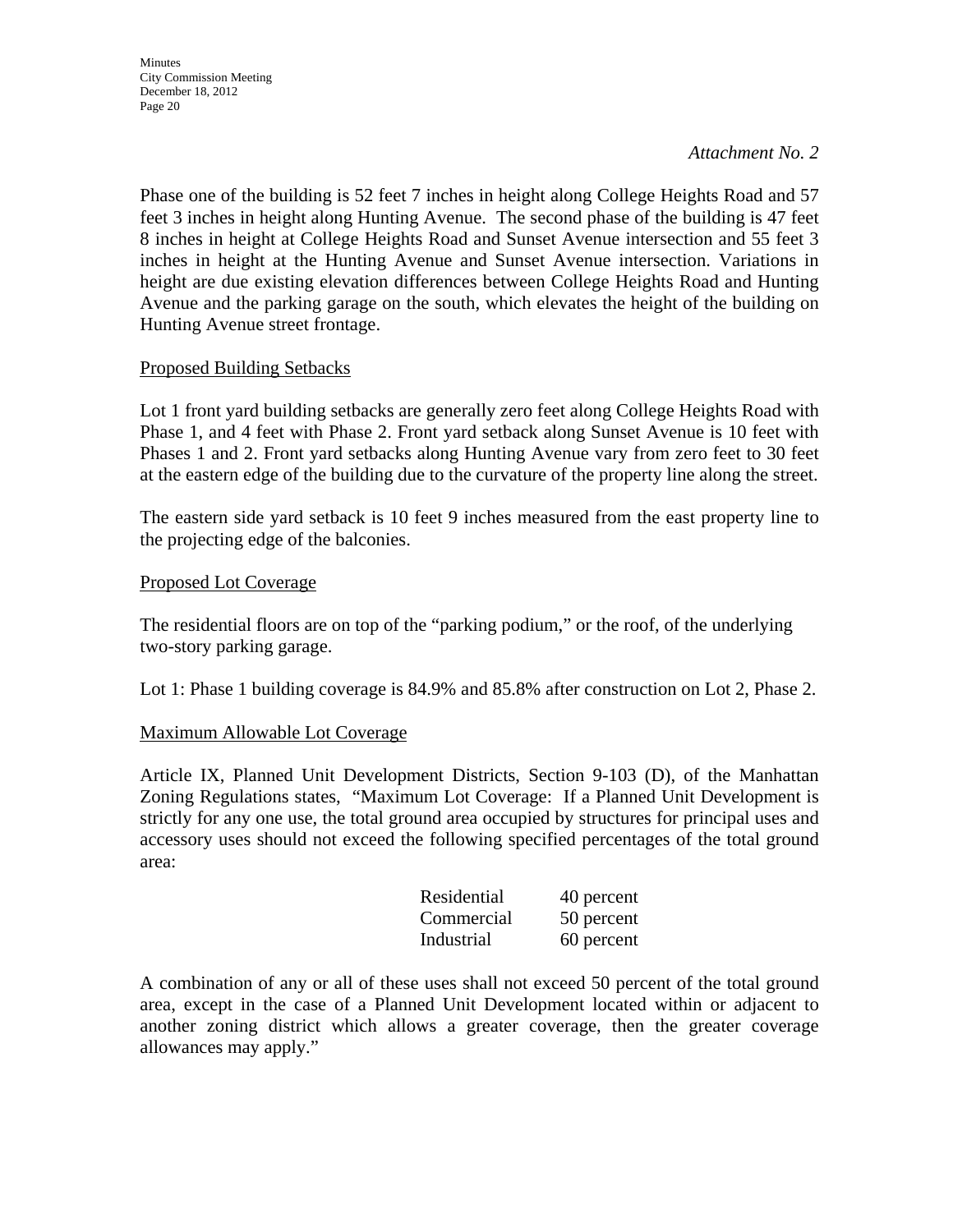The applicant suggests that the building could not be built, as proposed, if the 40% lot coverage requirement has to be met. Additionally, the applicant suggests the proposed green roof and landscaping should balance a portion of the lot coverage requirement.

## **PROPOSED SIGNS:**

One building identification wall sign, up to 40 square feet in area, painted wall mounted letters of brushed aluminum (see Sheet A301 for details). Although not mentioned in the application, standard signs such as address numerals, holiday lights, political signs and similar exempt signage would be part of the project. The applicant has also requested 32 square foot temporary leasing signs.

| <b>Type</b>         | <b>Dimensions</b>                       | <b>Lighting</b> |
|---------------------|-----------------------------------------|-----------------|
| Wall (North facade) | 15 feet length by $2\frac{1}{2}$ height | <b>Backlit</b>  |

**PROPOSED LIGHTING:** Exterior full cutoff residential scaled lights are proposed on the building (see Sheet E1 for details).

# **SIX REVIEW CRITERIA FOR PLANNED UNIT DEVELOPMENTS**

**1. LANDSCAPING:** Landscaping consists of lawns along Sunset Avenue and the eastern side yard, with three new trees on Sunset Avenue and Hunting Avenue in addition to existing trees. Minimal landscaping is proposed in the front yards along College Heights Road and Hunting Avenue consisting of junipers and ground cover. The landscape plan provides internal landscaping in court yards (See Sheet L1). With Phase 1, existing trees are shown along the south side of 908 Sunset Avenue to remain but are removed with Phase 2. Sheet C-1 under the Lot Coverage Data refers to the podium level landscaping as "green roof & active recreational area (courtyard, patio, planters, pool etc." Landscape areas will be maintained by underground automatic irrigation system.

**2. SCREENING:** A six foot screening fence is proposed along the length of the eastern lot line from north to south to screen the parking level garage and lower level of the building. The trash dumpster enclosure along Hunting Avenue is approximately 9 feet in height and constructed of wood cedar with wood gates. Proposed setback is 10 feet off the front lot line.

**3. DRAINAGE:** SMH Consultants, submitted a Stormwater Drainage Analysis, dated August, 2012 (*attached*). The analysis indicates underground detention would be provided on the west side of the site along Sunset Avenue. During the review period the underground detention was moved to the east side yard. Storm water will be directed to an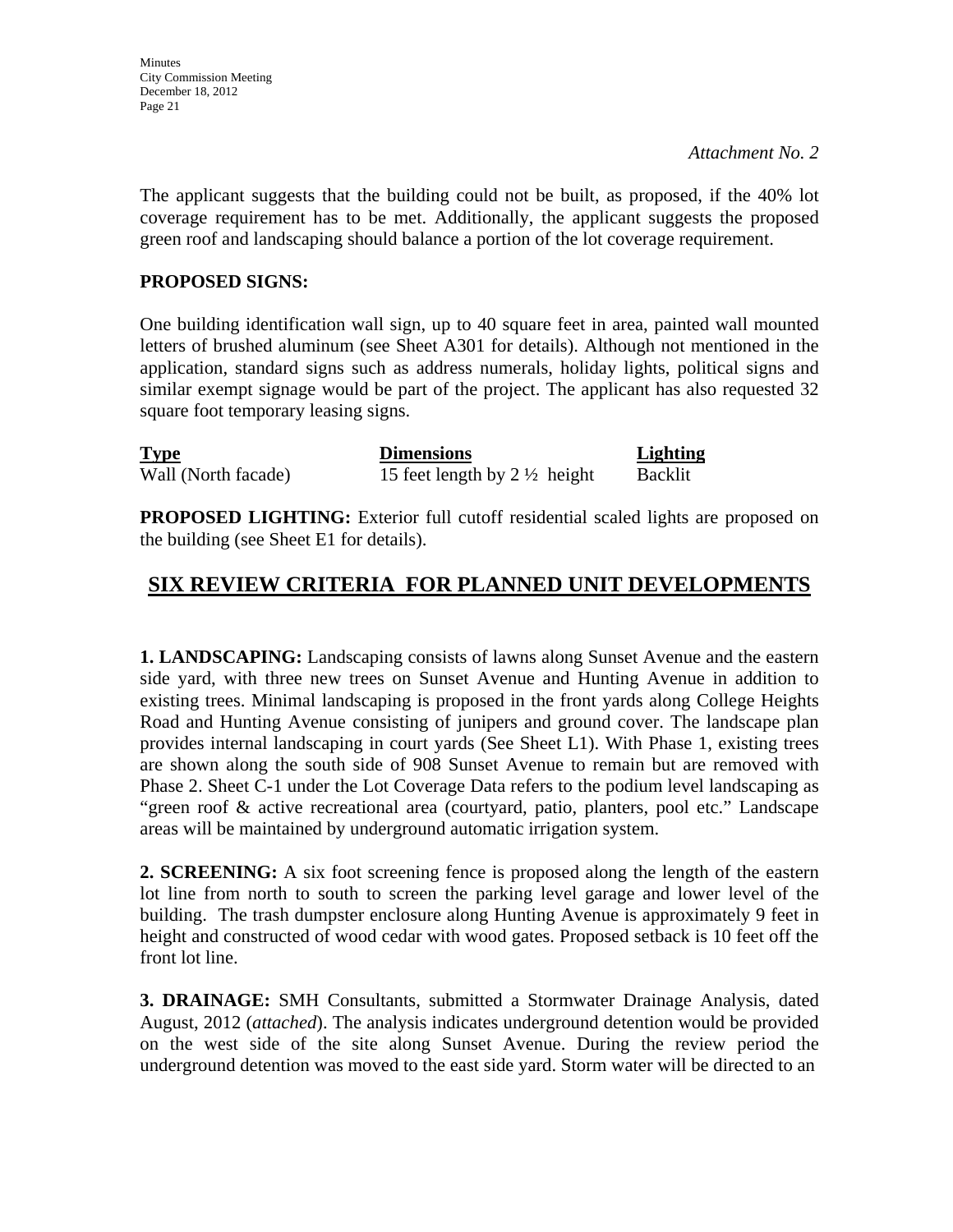**Minutes** City Commission Meeting December 18, 2012 Page 22

*Attachment No. 2*

underground concrete box along Hunting Avenue. The analysis states, "The underground storage system will be sized to detain a volume 15% greater than the amount generated between pre and post developed conditions at a maximum discharge rate of 6.71 cubic feet per second. This equates to a minimum required storage volume of 2968 cubic feet." The required storage is 2,581 cubic feet. Also, Sheet C3 of the PUD notes that, "To the extent possible, all runoff will be directed to the underground detention facility via building downspouts or internal piped roof drains."

## **Staff Analysis**

A memo (*attached*) dated October 30, 2012, from Robert K. Ott, P.E., City Engineer; Shane Swope, P.E., Stormwater Engineer; and, Peter Clark, P.E., PTOE, Civil Design Engineer, regarding the applicant's storm water analysis accepts the analysis with the following comments,

"Staff would like to have more details on exactly how the roof drains and the courtyard areas tie into the underground system in the construction drawings. It is our understanding that SMH is not designing the conveyance system (i.e. roof drains, pipes) to the underground detention system. These areas will be critical in the overall ability of the system to function as designed by SMH. Runoff from the courtyard areas and roof drains will need to tie into the underground drainage system.

In future construction plans, there must be more detail provided for the underground structures that provide for cleanout areas for the underground pipes. A future covenant will be required for the property owners to be responsible for the maintenance and cleaning of the underground detention pipes.

The future Tecumseh/Quivera Phase II drainage project has been designed to have increase capacity RCB along Hunting. Coordination with the future location and flowlines of these boxes will need to be taken into consideration."

**4. CIRCULATION:** The proposed circulation plan generally provides for safe, convenient and efficient movement of goods, motorists, and pedestrians, subject to several concerns expressed in the City Engineer's attached memorandum.

#### Sidewalks and Bike Racks

New five foot wide concrete sidewalks will be built to replace existing five foot wide sidewalks on College Heights Road and Hunting Avenue. With Phase 1, a new five foot wide concrete sidewalk will be built where none currently exists along the east side of Sunset Avenue, and will be extended with Phase 2 to connect with the sidewalk at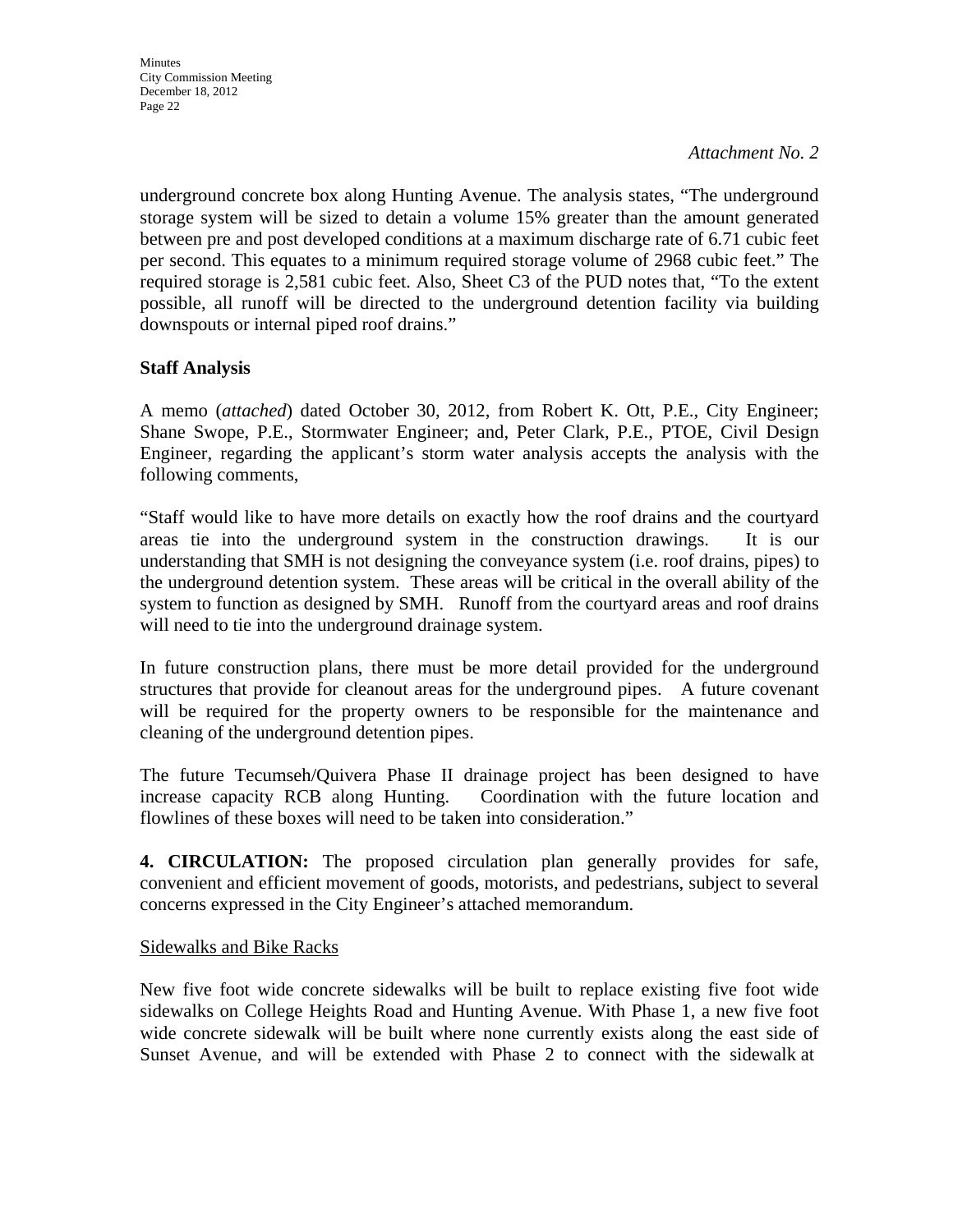the intersection of Sunset Avenue and College Heights Road. Bike racks are shown on the podium level in the Phase 1 western courtyard.

#### Off-Street Parking and Parking Garage

Using parking ratios of the Manhattan Zoning Regulations: Efficiency and one bedroom units are required to provide two off-street parking spaces per dwelling unit, or 292 parking spaces (146 x 2) with Phase 1, and 48 parking spaces (24 x 2) for Phase 2, or a total of 340 off-street parking spaces. Two bedroom units are required to provide three off-street parking spaces per unit or 207 parking spaces (69 x 3) with Phase 1, and 36 (12 x 3) with Phase 2, or 243 off-street parking spaces. Using standard parking ratios, the total number of off-street parking spaces required for the PUD is 583.

The application proposes 315 off-street parking spaces with Phase 1 and a total of 365 offstreet parking spaces after Phase 2 expansion. The applicant submitted a parking count rationale for existing apartment complexes it owns and suggests the off-street parking ratio should be 1.1 off-street parking spaces per bedroom. With a total of 332 bedrooms, the off-street parking would be 365.2, and 365 are proposed.

## Traffic Report

SMH Consultants, submitted a Traffic Impact Analysis, dated October 14, 2012 (*attached*). The consultant's conclusions are set out on page 10 and 11, with the conclusion that the proposed use is acceptable. In addition, a sight distance analysis was submitted (*attached*) of building encroachment into the 30 foot vision triangles at the intersections of Sunset Avenue and Hunting Avenue with Phase 1, and Sunset Avenue and College Heights Road with Phase 2. The analysis indicates the improvement encroachments will not interfere with existing sight lines.

## **Staff Analysis**

The Manhattan Zoning Regulations would require 218 more off-street parking spaces than proposed (583-365). While the difference appears significant, the proposed number of offstreet parking spaces should be adequate to serve the proposed bedroom count. Consideration of 1.1 off-street parking spaces per bedroom is not inconsistent with actions by the Manhattan Board of Zoning Appeals to reduce off-street parking near KSU and in other areas of the City to one space per bedroom. However, the one bedroom parking ratio was increased to 1.5 parking spaces for one bedroom dwelling units in the M-FRO, Multi-Family Redevelopment Overlay District. Using the 1.5 parking spaces for one bedroom dwelling (170 x 1.5), which would include efficiency units, and one parking space for two bedroom units (162 x 1), the total required would be 417 off-street parking spaces, or a difference of 52 off-street parking spaces (417-365).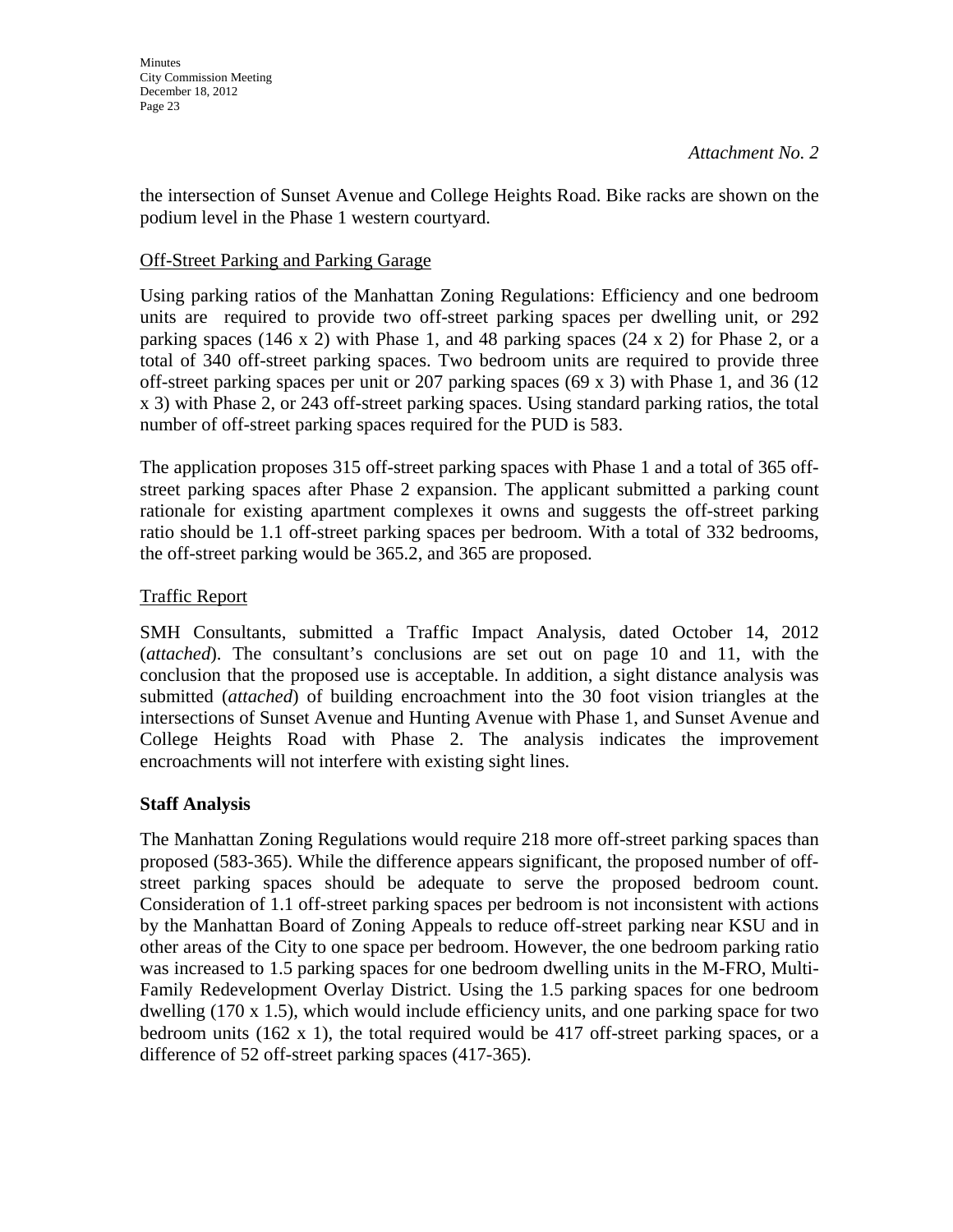Regardless of the M-FRO change, the proposed 365 off-street parking spaces should be adequate to serve the development.

A memo (*attached*) dated October 30, 2012, from Robert K. Ott, P.E., City Engineer; Shane Swope, P.E., Stormwater Engineer; Peter Clark, P.E., PTOE, Civil Design Engineer, regarding the applicant's traffic report states,

"The traffic study concludes that the levels of service (LOS) for each of the traffic movements at the proposed project driveways will be acceptable. It also concludes that the intersection sight distance will be adequate at each project intersection.

Another conclusion that was stated in the study was that no auxiliary turn lanes would be required due to the development. The existing plus project traffic volumes indicate that no turn lanes would be needed, but under the future plus project condition, the southbound left-turn volume at Sunset Avenue & Hunting Avenue meets the KDOT Corridor Management Policy recommendation for an auxiliary left-turn lane. This auxiliary turn lane would not be the sole responsibility of the proposed project, but would be needed due to the project and the general increase in traffic as volumes grow over time. It is recommended that the project not build the southbound auxiliary left-turn lane at as part of this project, but that the necessary right of way on the east side of Sunset be dedicated to the City to allow for its future construction once warrants are met.

The intersection of Denison & Hunting Avenue is show to experience poor LOS during the existing plus project traffic condition for the eastbound approach. This can be attributed partly to the large volume of pedestrians that cross east-west on the south side of the intersection. It should be noted that the eastbound approach currently operates with a LOS "C" or better in the AM or PM peak hour condition, and that the simple addition of this project will push the LOS to "E" in the AM & PM peak hour condition. Without the project, the condition is anticipated to be better (LOS "D" in the AM and "E" in the PM) in the future scenario than the existing plus project scenario. The study concludes that no improvement should be made, as any lane additions would cause larger pedestrian crossing times and not improve the LOS. The City agrees that lane addition improvements are not the correct solution. It should be investigated whether it is warranted or the location is ideal for a more drastic improvement such as full signalization, since the intersection is close in proximity to the signalized intersection of College Heights Road and Denison Avenue. This issue will be critical to the discussion on if this type of project can be adequately served through the transportation network in the area. If this location is not ideal for full signalization, though it be warranted or not, and poor LOS are anticipated due to the project that may not have a feasible mitigation, the viability of the project in this location should be brought into question.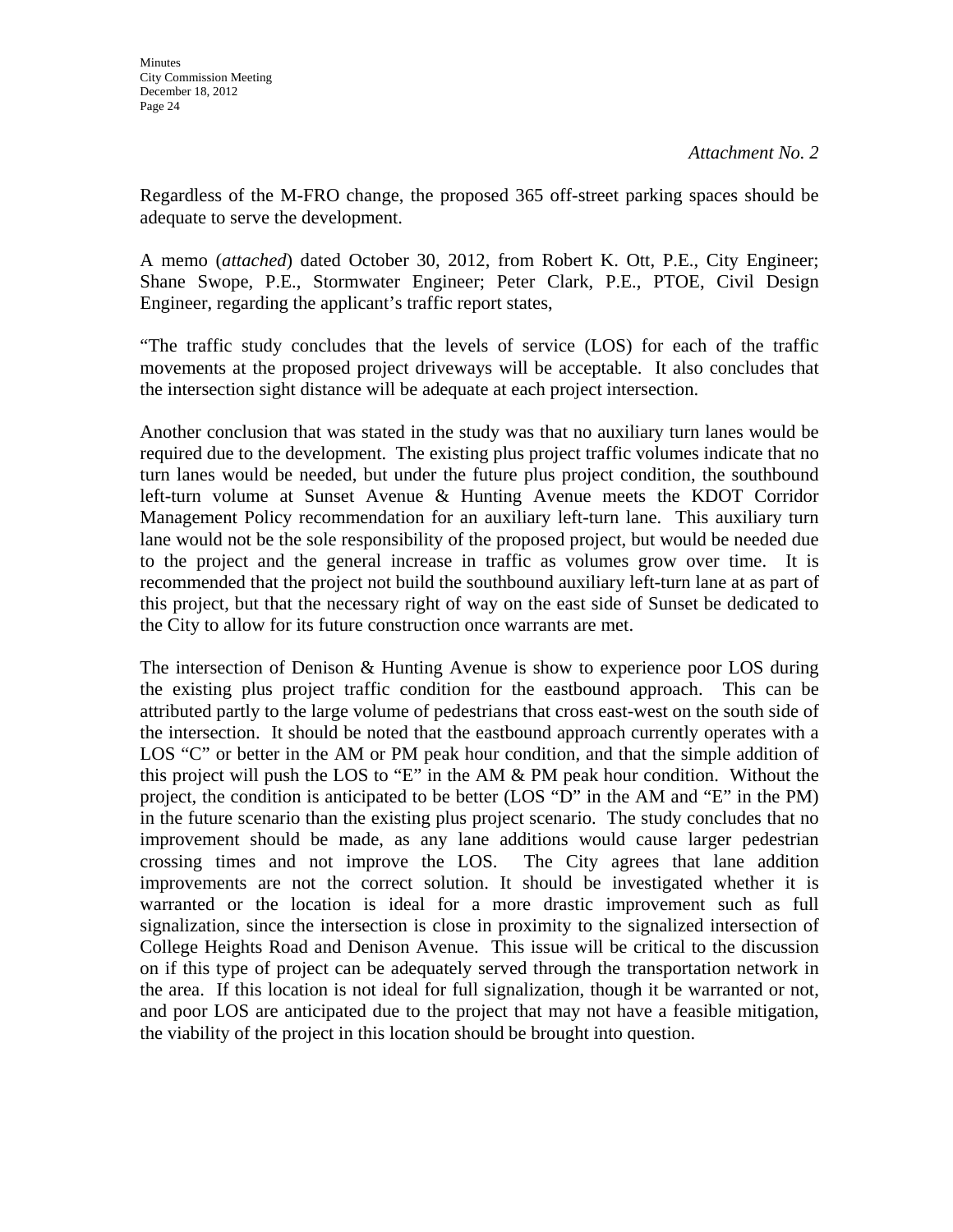Lastly, the traffic study concludes that poor LOS will be experienced in the future condition plus project at the intersections of Sunset Avenue & Hunting Avenue, and Denison Avenue & Hunting Avenue. This is accurately shown to be primarily caused by the increase in background traffic, except in the case of the eastbound approach to the Denison Avenue & Hunting Avenue intersection."

Additionally, the memorandum states, "This development greatly exceeds the current comprehensive land use plan for density for this area of the community. Public Works Administration is very concerned about the negative impacts this development generate to the transportation network in this area. If an exception is made going to be made by the planning board to allow this project to move forward. Public Works Administration wants to express that any future development that does not conform to the current comprehensive plan should be tabled until a detail neighborhood study similar to the Multi-Family Overlay District can be completed for this area (Sunset Ave to Denison Avenue, and from Hunting Avenue to Claflin Road)."

**5. OPEN SPACE AND COMMON AREA:** Proposed net green space with Phase 1 is 32.7% and 30.2% with Phase 2 (see Sheet C1 Lot Coverage Data). The applicant's proposal is to provide open space for the intended purpose of the PUD and the residents of the development.

**6. CHARACTER OF THE NEIGHBORHOOD:** The neighborhood is characterized by a mixture of older residential structures ranging from single-family to multiple-family apartment buildings and converted houses, with fraternities, and institutional uses such as KSU dorms on the periphery. Building heights range from one to two and one half story for single family through apartment buildings, with several three story buildings, both newer and older, within the neighborhood. Open landscaped front yards and tree lined streets, and varying setbacks from front property lines along streets, are common and typical for all residential uses in the neighborhood. Multiple-family structures and congregate living structures are the dominate use along College Heights Road between College Heights Road and Denison Avenue, and along an extension College Heights Avenue to the west of the intersection of College Heights Road and Sunset Avenue. North and south of College Heights Road, land uses transition to largely single-family and twofamily dwelling units, with the exceptions being KSU dormitories to the north at Denison Avenue and Claflin Road, Mercy Health Center at Sunset Avenue and Claflin Road, and to the south at a KSU off-street parking lot serving the campus. The neighborhoods northeast, northwest, southeast, and partially southwest of the College Heights Road and Sunset Avenue intersection are rental properties, most likely serving KSU students that walk to campus. The neighborhood one block southwest of the College Heights Road and Sunset Avenue intersection is predominately single-family and appear to be more owner occupied than not. Sidewalks along College Heights Road and Hunting Avenue connect to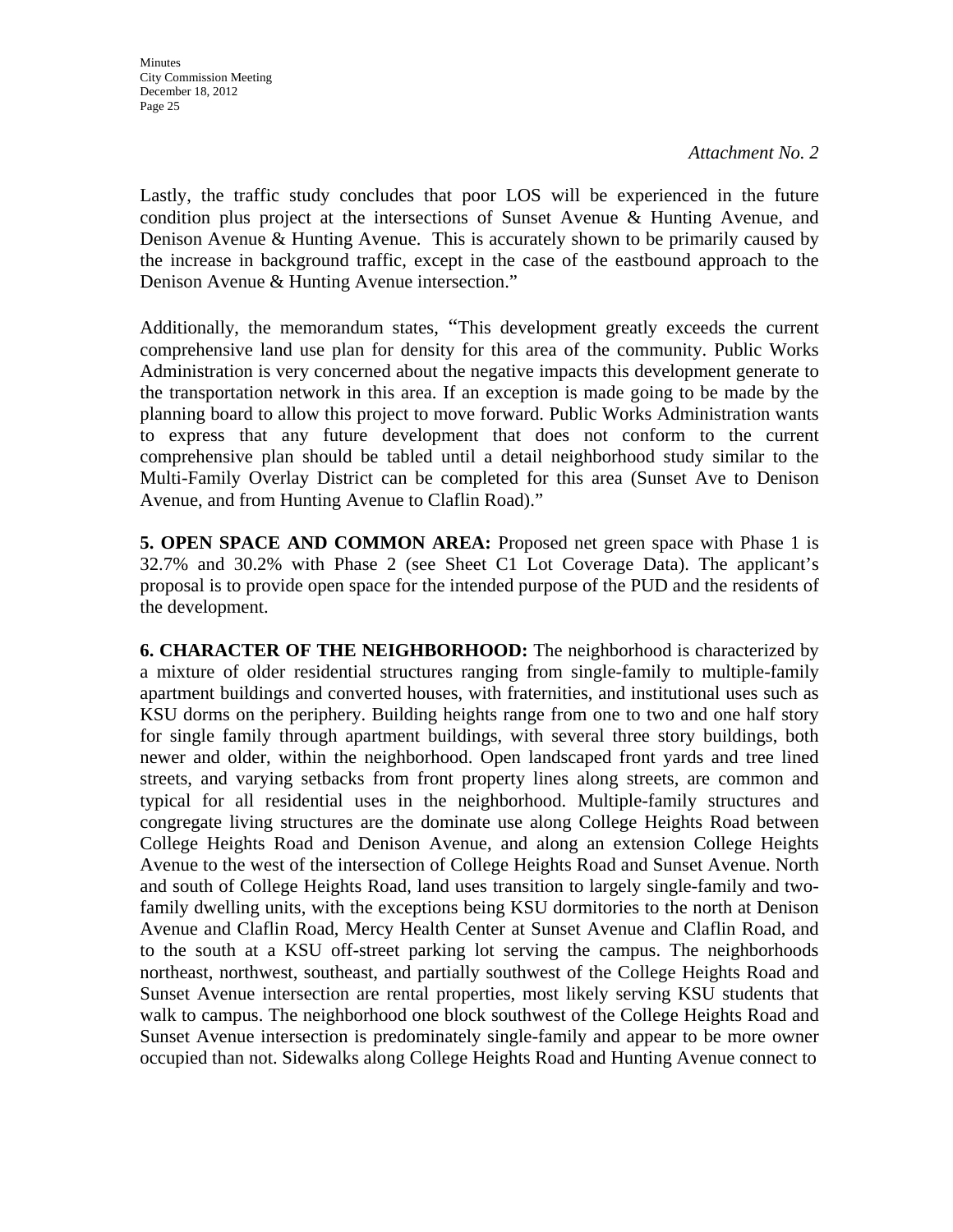sidewalks on Denison Avenue and KSU. Sidewalks along Sunset Avenue exist on the west side of Sunset Avenue opposite the rezoning site and on the east side of Sunset Avenue north of the intersection of Sunset Avenue and College Heights Road. None of the residential uses in the neighborhood, including the institutional uses, have zero foot front yard setback development or lot coverage approaching 85%. There are no structured parking garages in the neighborhood with residential uses above the structured parking. Surface parking is common throughout the neighborhood.

# **THIRTEEN MATTERS TO BE CONSIDERED WHEN CHANGING ZONING DISTRICTS**

## **1. EXISTING USES:**

908 Sunset Avenue: two dwelling units (R-2/UO); 1865 College Heights Road: three dwelling units (R-2/UO); 1857 College Heights Road: three dwelling units (R-3/UO); 1845 College Heights Road: two dwelling units (R-3/UO); 904 Sunset Avenue: four dwelling units (R-2/UO); 1852 Hunting Avenue: one dwelling unit (R-M/UO); and, 1846 Hunting Avenue: two dwelling units (R-M/UO).

**2. PHYSICAL AND ENVIRONMENTAL CHARACTERISTICS:** Overall, the residential area to be rezoned is built-out with a single-family dwelling; three, two-family dwellings; two, three-family dwellings; and, a single four-family dwelling. There are three detached garages serving individual tracts. Each tract has a driveway accessed from a public street. There are open yards, grass and trees throughout the total 1.5 acre site.

There is a nine to ten foot elevation difference between the intersections of Sunset Avenue and College Heights Road at approximately 1063 feet, and Sunset Avenue and Hunting Avenue at approximately 1053 to 1054 feet. College Heights Road slopes downhill to the east from the Sunset intersection from approximately 1063 feet to 1056 feet. The east side of the overall site slopes downhill from approximately 1057 feet along College Heights Road to 1052 feet to 1051 feet along Hunting Avenue. There is slight downhill on Hunting Avenue from the intersection of Sunset Avenue east. Overall, the site drains from the north to the south and southeast.

#### **3. SURROUNDING LAND USE AND ZONING:**

**NORTH:** Northeast of the intersection of College Heights Road and Sunset Avenue are multiple-family, single-family, two-family and fraternity houses; R-3/UO Districts. Northwest of the intersection of College Heights Road and Sunset Avenue are fraternity, congregate living (fraternity) and religious student service/residence buildings; R-M/UO Districts.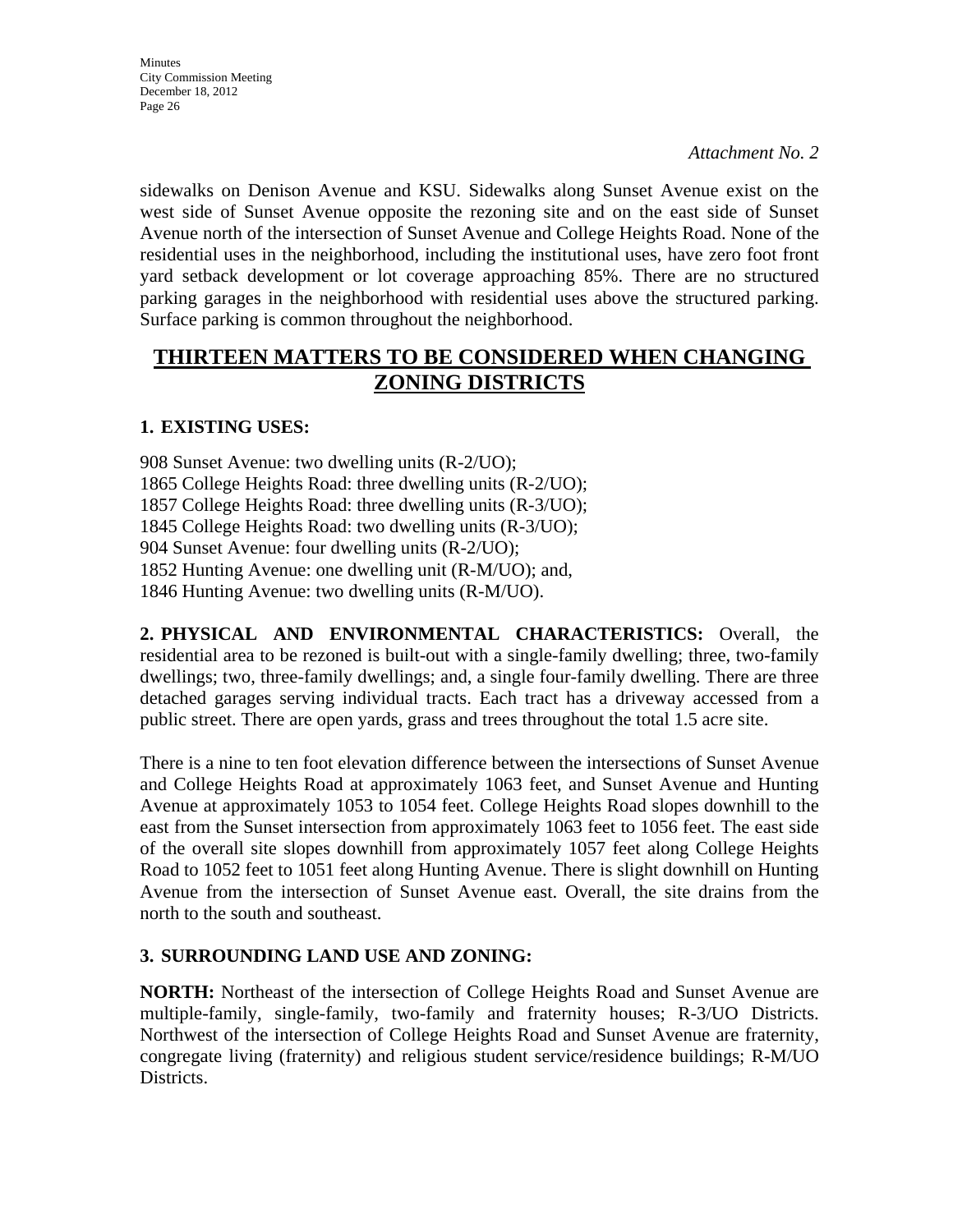**SOUTH:** Hunting Avenue, single-family and two-family dwelling units and KSU parking lot; R-2/UO and R-M/UO. To the

**EAST:** Multiple-family apartment buildings along College Heights Road and Denison Avenue, and single-family and two-family dwellings along Hunting Avenue.

**WEST:** Sunset Avenue. Southwest and west of Sunset Avenue is a single-family neighborhood with several two-family dwellings and a fraternity; R-M/UO and R, Single-Family Residential District.

**4. CHARACTER OF THE NEIGHBORHOOD:** See above under Review Criteria for Planned Unit Development, number 6.

# **5. SUITABILITY OF SITE FOR USES UNDER CURRENT ZONING:**

908 Sunset Avenue: two dwelling units and a permitted use in the R-2/UO; 1865 College Heights Road: three dwelling units and a nonconforming use in R-2/UO; 1857 College Heights Road: three dwelling units and a permitted use in R-3/UO; 1845 College Heights Road: two dwelling units and a permitted use in R-3/UO; 904 Sunset Avenue: four dwelling units and a nonconforming use in R-2/UO; 1852 Hunting Avenue: one dwelling unit and a permitted use in R-M/UO; and, 1846 Hunting Avenue: two dwelling units and a permitted use in R-M/UO.

New construction, modifications, expansions, remodeling or alterations of each separate tract of land is subject to the Manhattan Zoning Regulations.

**6. COMPATIBILITY OF PROPOSED DISTRICT WITH NEARBY PROPERTIES AND EXTENT TO WHICH IT MAY HAVE DETRIMENTAL AFFECTS:** The proposed PUD is inconsistent with the character of the neighborhood. The PUD lacks open landscaped front yards along two of the abutting three streets and will create a significant change of character to the neighborhood. The 50 plus foot tall building at the front lot lines on two frontages will dominate the predominately two and two half story buildings abutting the same street frontages. The proposed ten foot front yard setback along Sunset Avenue will need to be reduced due to the need for additional right-of-way for future turning lanes at Sunset and Hunting Avenues resulting in a building front yard setback of zero feet. The exact additional dedication may be ten feet but could be more until a conceptual plan is developed. Building height along the eastern property line will be inconsistent with the adjoining two story apartment structures. If standard side yard setbacks of the R-3 District were used, the building would need to be an additional approximate seven to nine feet to the west of the eastern property line.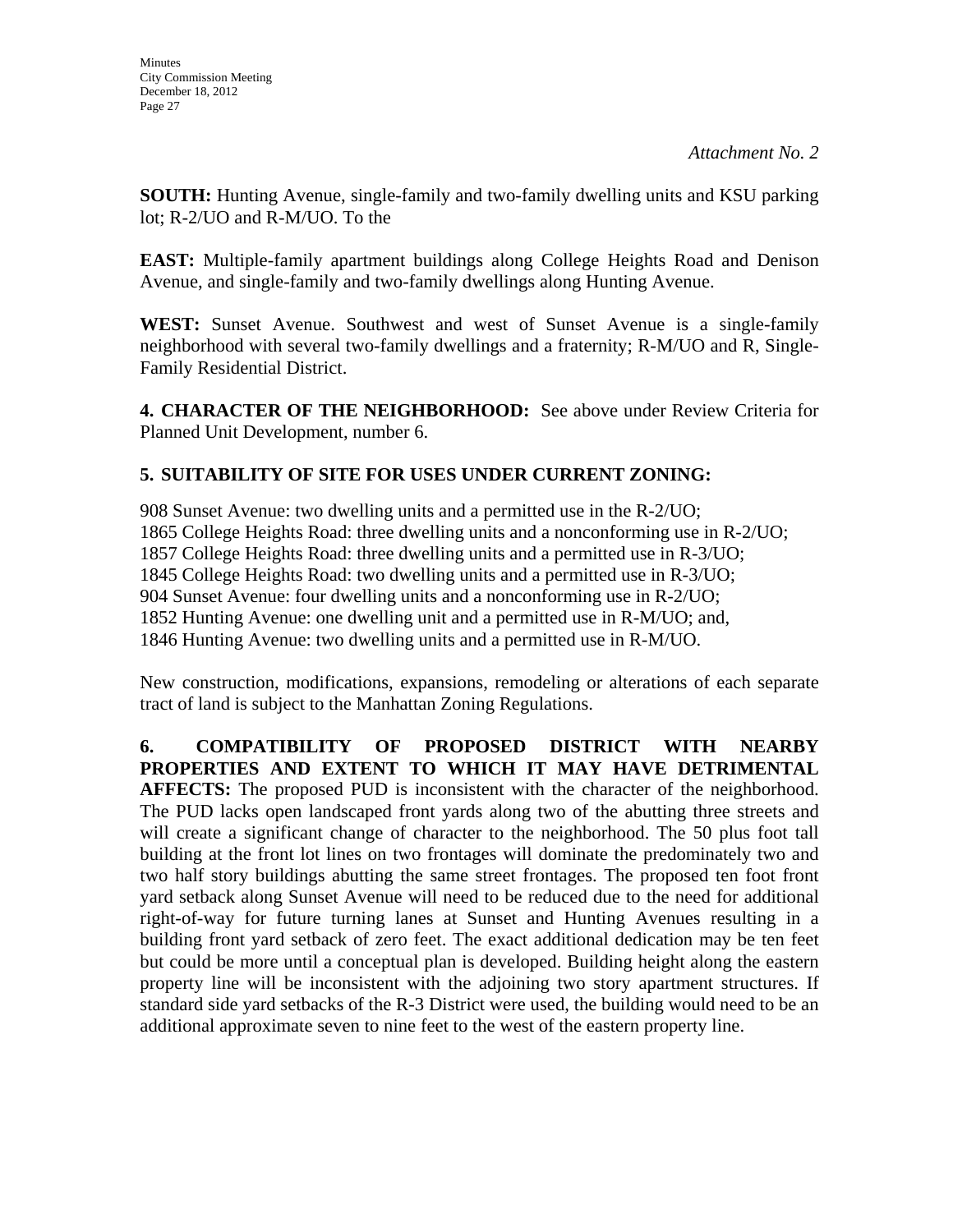The existing R-2 District was implemented in 1987 and 1988 after a neighborhood study with the intent of buffering the lower density R District neighborhood to the southwest and providing a transition between the R District and the higher density R-3 District north of the rezoning site. The proposed rezoning eliminates the transition and introduces a high density use in contrast to the intent established in 1988.

The proposed four to five story apartment building has a density of 159 dwelling units per acre with its first phase and an overall density of 164 dwelling unit per acre after its second phase. There are no other properties in the neighborhood with a density approaching or equal to or greater than the proposed 164 dwelling units per acre.

Under the R-3 District requirements, which assumes the entire site is for high density residential development, the proposed density would require a minimum of 1,000 feet of lot area per dwelling unit, or 251,000 square feet of lot area (251 dwelling units x 1,000 square feet of lot area). The rezoning site is  $67,082.4$  square feet in area, which may allow up to 67 dwelling units, assuming R-3 District requirements applied. Under the Comprehensive Plan, the rezoning site is intended to allow up to 11 dwelling units per acre based on minimum lot area for a single-family attached dwelling unit. Using the low density calculation, the rezone site may allow up to approximately 18 dwelling units per acre.

Light impacts should be minimal as the lighting plan uses full cutoff residential scale lighting.

Increases in noise may result from the parking garage and would likely be directed to the south or east. Internal courtyard common space, around the pool with Phases 1 and 2, will be buffered by the building and should have no impact on adjacent property. With Phase 1, the courtyard on the west side will be open to the future Phase 2 area and may have a noise impact on the property.

The PUD provides a convenient location for the largely KSU student market and is close to campus and within walking distance. The applicant correctly points out that the neighborhood is a rental area. However, the neighborhood to the southwest is largely single-family and owner occupied.

The applicant conducted a neighborhood meeting. Meeting documents are attached.

## **7. CONFORMANCE WITH COMPREHENSIVE PLAN:**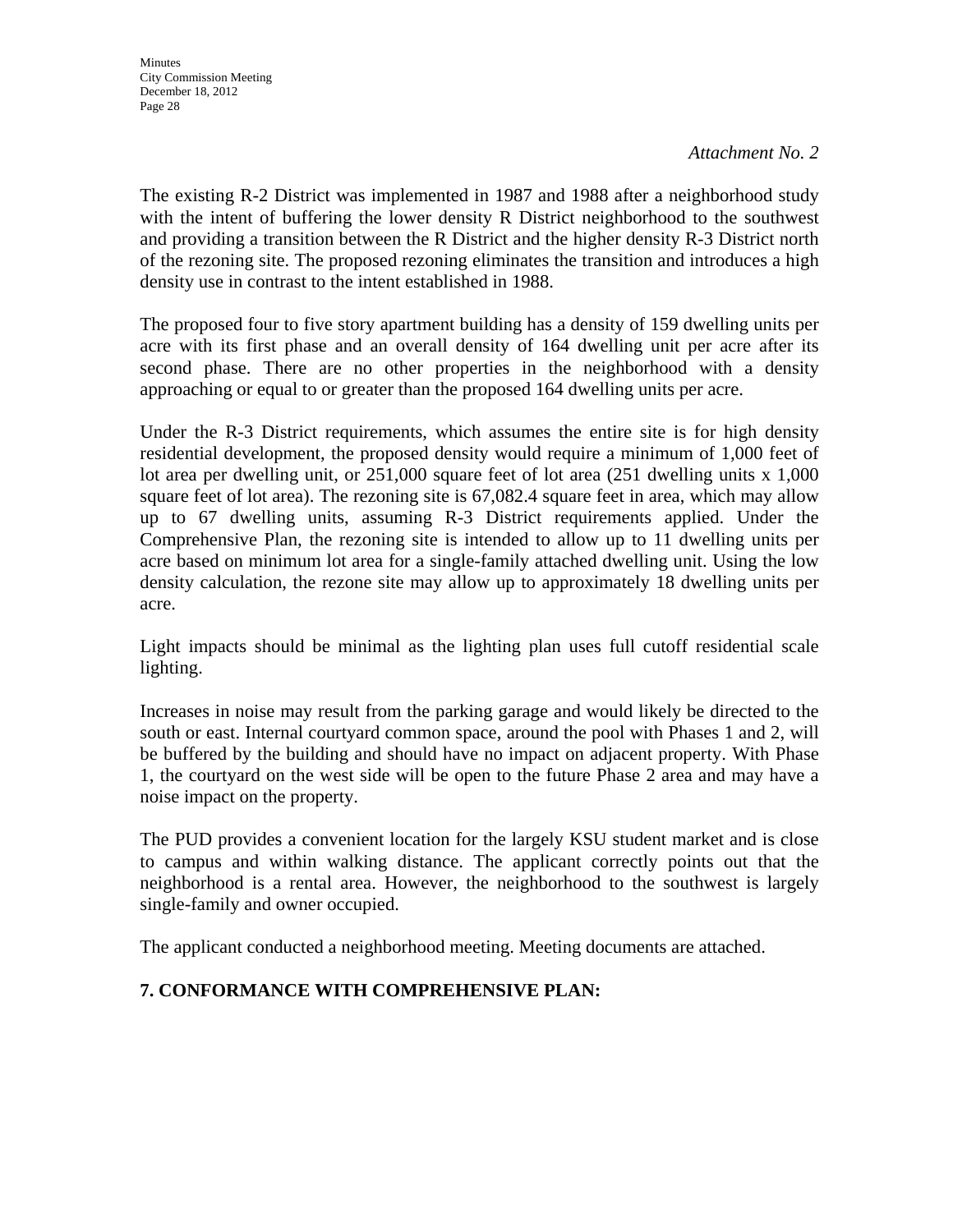## **MANHATTAN URBAN AREA COMPREHENSIVE PLAN**

The rezoning site is shown on the Downtown Core Neighborhoods Future Land Use map as Residential Low/Medium density (RLM). Residential High Density (RHD) adjoins the property to the east and north of College Heights Road**.** In addition, to the Land Use And Growth Management Policies in Chapter 4, there are applicable goals, guiding principles, and policies set out Chapter 8, Mobility And Transportation Options; Chapter 9, Housing And Neighborhoods; and, Chapter 11, Community Design, which are applicable to the proposed rezoning.

APPLICABLE RLM AND RHD, AND OTHER, POLICIES *(IN ITALICS)* OF THE COMPREHENSIVE PLAN INCLUDE THE FOLLOWING, BUT ARE NOT LIMITED TO THOSE RELATED TO THE RLM AND RHD CATEGORIES:

#### *CHAPTER 4: LAND USE AND GROWTH MANAGEMENT*

*POLICIES* 

*Residential Low/Medium Density (RLM)* 

#### *RLM 1: Characteristics*

*The Residential Low/Medium Density designation incorporates a range of single-family, single-family attached, duplex, and town homes, and in appropriate cases include complementary neighborhood-scale supporting land uses, such as retail, service commercial, and office uses in a planned neighborhood setting, provided they conform with the policies on Neighborhood Commercial Centers. Small-scale multiple-family buildings and condominiums may be permissible as part of a planned unit development, or special mixed-use district, provided open space requirements are adequate to stay within desired densities.* 

#### *RLM 2: Appropriate Density Range*

*Densities in the Residential Low/Medium designation range between less than one dwelling unit/acre up to 11 dwelling units per net acre.* 

#### *RLM 3: Location*

*Residential Low/Medium Density neighborhoods typically should be located where they have convenient access and are within walking distance to community facilities and services that will be needed by residents of the neighborhood, including schools, shopping areas, and other community facilities. Where topographically feasible, neighborhoods should be bounded by major streets (arterials and/or collectors) with a direct connection to work, shopping and leisure activities.*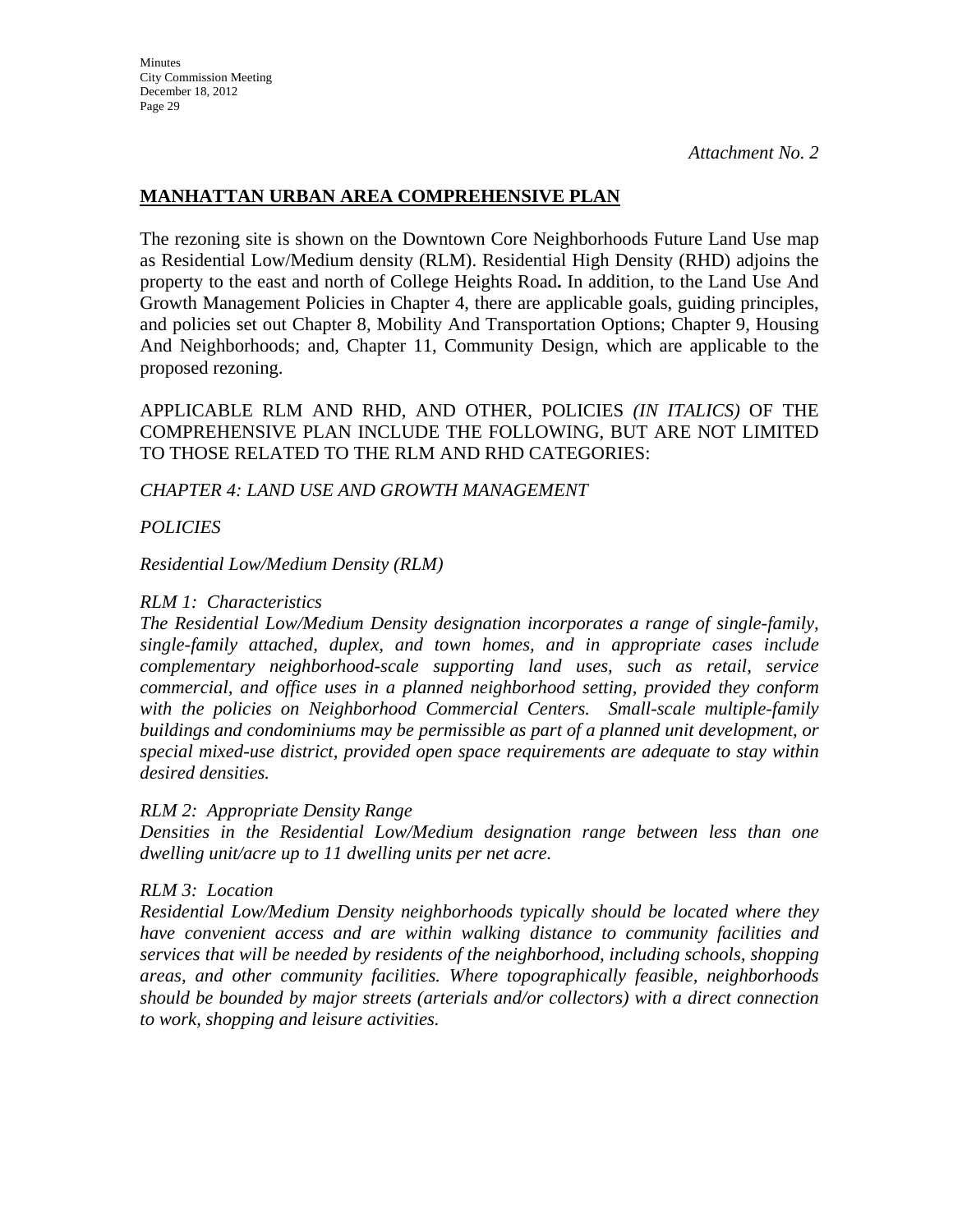#### *Residential High Density (RHD)*

#### *RHD 1: Characteristics*

*The Residential High Density designation is designed to create opportunities for higher density neighborhoods in both an urban downtown setting and a suburban setting. Within an urban or downtown setting, the designation accommodates higher-intensity residential housing products, such as mid to high-rise apartments, townhomes and condominiums, combined with complementary non-residential land uses, such as retail, service commercial, and office uses, often within the same building. In other areas of the community, Residential High Density neighborhoods can be accommodated in a less vertical or urban fashion, such as in planned apartment communities with complimentary neighborhood service commercial, office and recreational facilities. These neighborhoods could be implemented through a Planned Unit Development or by following design and site plan standards (design review process).* 

#### *RHD 2: Appropriate Density Range*

*Possible densities under this designation are 19 dwelling units per net acre and greater.* 

#### *RHD 3: Location*

*Residential High Density uses are typically located near intersections of arterials and collector streets, sometimes providing a transition between commercial or employment centers and lower density neighborhoods. High-density neighborhoods should not be located in settings where the only access provided consists of local streets passing through lower density neighborhoods. In a more urban or downtown setting, residential high density may be combined with active non-residential uses in a vertically mixed-use building.* 

#### *RHD 4: Building Massing and Form*

*Plain, monolithic structures shall be avoided. Infill projects should be compatible with the established mass and scale of other buildings along the block. In a planned apartment community context, large buildings shall be designed with a variety of wall planes and roof forms to create visual interest.* 

#### *RHD 7: Structured Parking*

*Structured parking garages, often necessary for this type of development intensity, should be designed with a similar level of architectural detail as the main building. Incorporating active uses, such as retail spaces, into the ground floor is strongly encouraged, particularly in downtown settings.*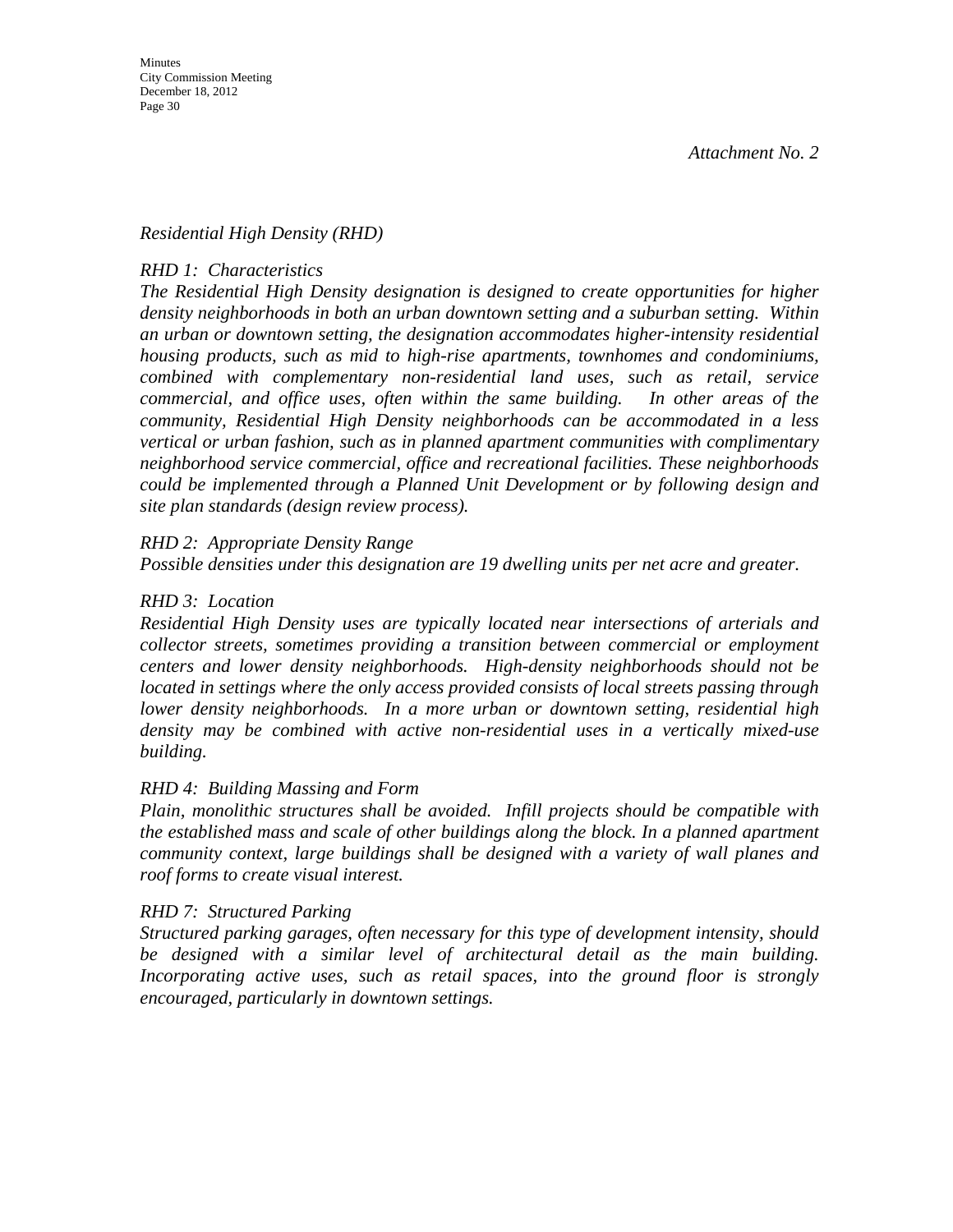## *CHAPTER 8: MOBILITY AND TRANSPORTATION OPTIONS*

*MTO 3: Establish Interconnected Neighborhood Street and Sidewalk Patterns Neighborhood streets and sidewalks in both new and existing areas shall form an interconnected network, including vehicular, bicycle, and pedestrian routes within and between neighborhoods, in order to connect neighborhoods together and with other parts of the community and region. In particular, direct walkway and bicycle routes to schools, parks, employment and service centers, and other community facilities should be provided.* 

#### *MTO 4: Accessible, Pedestrian-Friendly Development*

*Future commercial and residential projects in the Urban Service Area Boundary shall be planned to ensure that sites and land uses are readily accessible to all modes pedestrians, bicycles, autos, and future public transit.* 

*CHAPTER 9: HOUSING AND NEIGHBORHOODS* 

## *Goals and Guiding Principles*

*Goal # 1* 

*Foster the stabilization of Manhattan's established and older core neighborhoods.* 

#### *Guiding Principles*

- *Maintain, conserve, rehabilitate and/or redevelop the housing and neighborhoods in the older areas of Manhattan, including the downtown.*
- *Identify and foster initiatives to maintain or enhance the quality of life in existing neighborhoods throughout the community.*

## *POLICIES*

*HN 1: Mixture of Housing Types* 

*The City and County shall encourage, through their land use regulations and incentive programs, the private sector to provide a mixture of housing types with varied price ranges and densities, that attempt to meet the needs of all elements of the Urban Area population.*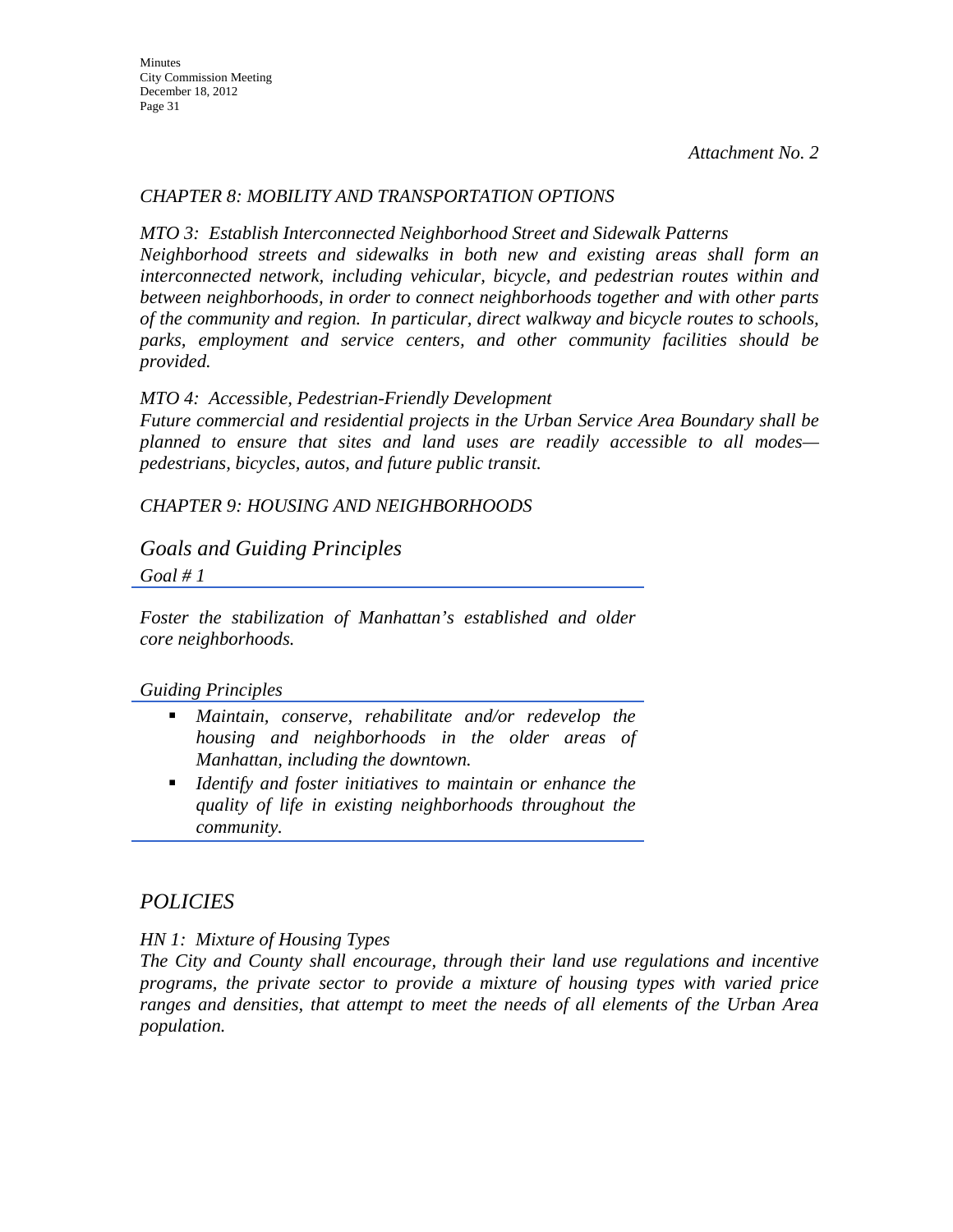## *HN 4: Stabilize Older Neighborhoods*

*The City shall undertake programs targeted towards stabilization of neighborhoods in the core area. The City shall seek to promote a balance of land uses, preserve key characteristics and historic features, and to help preserve existing housing stock. Consideration shall be given to adoption of development standards for infill and redevelopment projects, remodeling, and additions to existing structures so they achieve compatibility with existing neighborhood scale and character.* 

## *HN 5: Promote Infill and Redevelopment*

*The City and County should encourage infill development and redevelopment on vacant or underutilized parcels where infrastructure and services are readily available and where it would foster the stabilization or revitalization of an existing area. Infill and redevelopment should be sensitive to the established character of the surrounding neighborhood. Infill means the development of new housing or other buildings on scattered vacant sites in a built-up area. Redevelopment means the replacement or reconstruction of buildings that are in substandard physical condition, or that do not make effective use of the land on which they are located. If properly designed, infill and redevelopment can serve an important role in achieving quality mixed-use neighborhoods.* 

#### *HN 6: Maintain The Quality of Life In Existing Neighborhoods*

*The City and County shall identify and foster initiatives to maintain or enhance the quality of life in existing neighborhoods throughout the Manhattan Urban Area.* 

*HN 7: Facilitate Neighborhood-Level Planning Efforts. The City and County should continue to work with neighborhood organizations and residents on an as needed basis to facilitate neighborhood-level planning efforts that respond to specific neighborhood issues and concerns.* 

#### *CHAPTER 11: COMMUNITY DESIGN*

## *Goals and Guiding Principles*

*Goal # 1* 

*Guide the appearance, scale, and location of urban development to enhance community character and protect the scenic natural landscape.*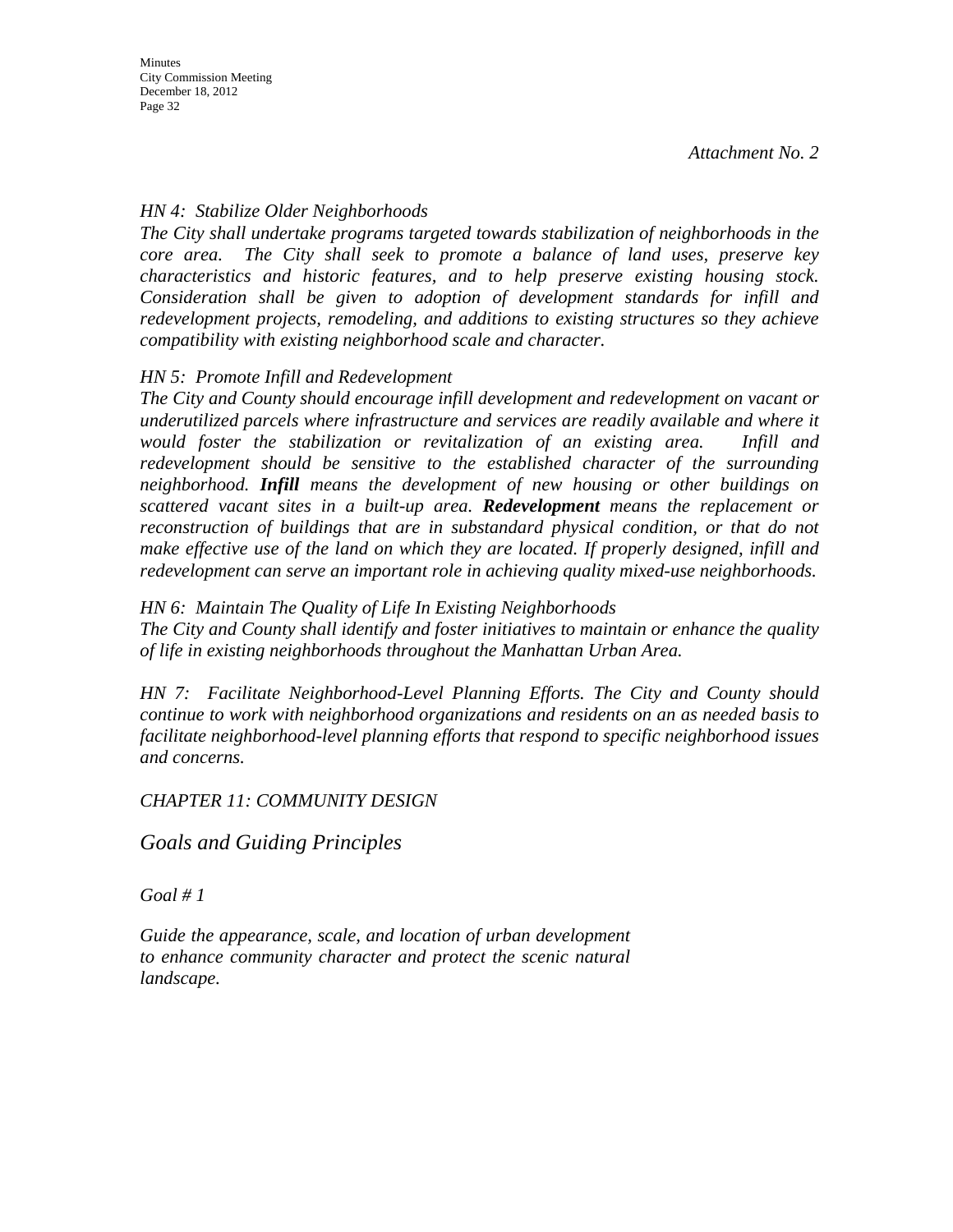#### *Guiding Principles*

- *Promote pedestrian friendly, human scale design within residential neighborhoods and commercial/office districts.*
- *Provide for adequate open space and recreational parks in all future development.*

#### *Goal # 2*

*Guide the quality of development with building and site design guidelines as appropriate.* 

#### *Guiding Principles*

- *Balance the community's desire for quality, compatible design, with private property rights and individual creative expression.*
- *Encourage creative, attractive commercial and multifamily design, compatible in scale and character with surrounding neighborhoods.*
- *Encourage infill redevelopment that is compatible with and enhances the surrounding neighborhood character.*

# *POLICIES*

*D 5: Promote Accessible, Pedestrian-Friendly Community Design Future residential and commercial development should be planned and designed to ensure that sites and land uses are linked by all modes of travel – autos, pedestrians, and bicycles. Within each site, development shall be planned and designed to be pedestrianfriendly with full accommodation for safe, comfortable, and convenient walking on a continuous, well-connected system of sidewalks, walkways and street crossings.* 

#### **Staff Analysis**

The proposed PUD is not consistent with the requirements for density, scale or character within the neighborhood. High density housing, as proposed, are separated into urban downtown settings and suburban settings. Under the high density characteristics, the policy is clear, "*Within an urban or downtown setting, the designation accommodates higher-intensity residential housing products, such as mid to high-rise apartments, townhomes and condominiums…"* and, "*In other areas of the community, Residential High Density neighborhoods can be accommodated in a less vertical or urban fashion…"* The high density category also recommends that, "*Plain, monolithic structures shall be*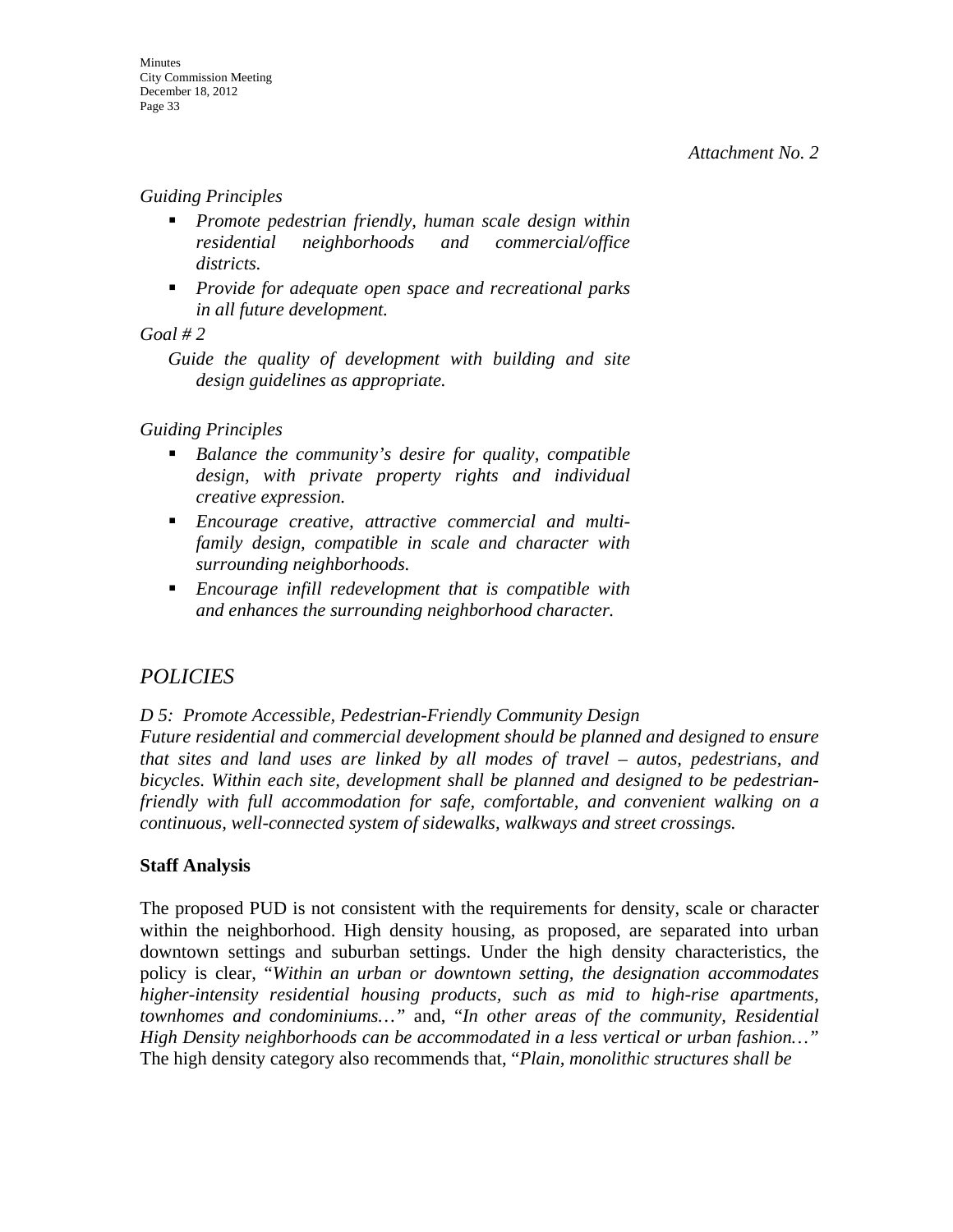*avoided. Infill projects should be compatible with the established mass and scale of other buildings along the block. In a planned apartment community context, large buildings shall be designed with a variety of wall planes and roof forms to create visual interest."* 

There are, however, several policies of the Comprehensive Plan with which the proposed rezoning conforms, including the promotion of location in close proximity and convenient walking distance to KSU. The PUD would promote redevelopment a mix of housing types and make more effective use of the land, but the proposed redevelopment is not consistent with the scale and character of the block in which the rezoning is proposed.

Overall, the proposed rezoning does not conform to the Comprehensive Plan.

# **8. ZONING HISTORY AND LENGTH OF TIME VACANT AS ZONED:**

1940-1962: A First Dwelling House 1962-1965: B Second Dwelling House 1965-1969: B Multiple Family Dwelling

1845 and 1857 College Heights Road 1969-Present R-3/UO (Note UO was originally designated U)

1865 College Heights Road, 908 Sunset Avenue and 904 Sunset Avenue 1969-May 1988 R-3/UO 1988-Present R-2/UO

 1846 Hunting Avenue and 1945 Hunting Avenue 1969-May 1988 R-3/UO 1988-Present R-M/UO

The 1987 Housing Element emphasized the goals of preservation and upgrading the character of the older established neighborhood resulting in 1865 College Heights Road, 908 Sunset Avenue and 904 Sunset Avenue being rezoned to R-2/UO. 1846 Hunting Avenue and 1945 Hunting Avenue were rezoned to R-M/UO to blend the housing types together as well as provide a transition between low and high density areas.

The records from the Riley County GIS webpage indicate dwelling units on the seven tracts of land were constructed in: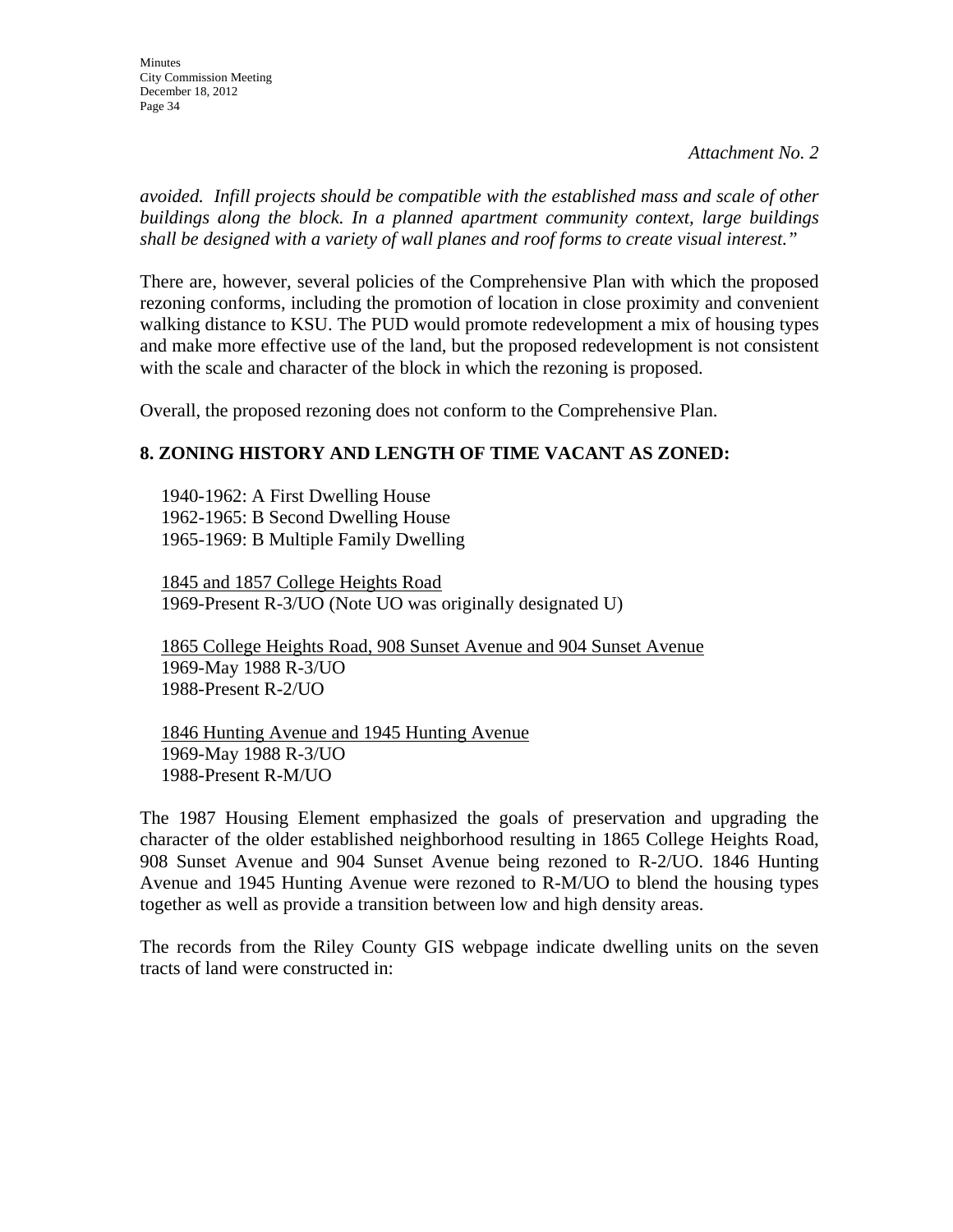**Minutes** City Commission Meeting December 18, 2012 Page 35

908 Sunset Avenue: 1940; 1865 College Heights Road: 1961; 1857 College Heights Road: 1955; 1845 College Heights Road: 1943; 904 Sunset Avenue: 1940; 1852 Hunting Avenue: 1945; and, 1846 Hunting Avenue: 1951.

**9. CONSISTENCY WITH INTENT AND PURPOSE OF THE ZONING ORDINANCE:** The intent and purpose of the Zoning Regulations is to protect the public health, safety, and general welfare; regulate the use of land and buildings within zoning districts to assure compatibility; and to protect property values. The PUD Regulations are intended to provide a maximum choice of living environments by allowing a variety of housing and building types; a more efficient land use than is generally achieved through conventional development; a development pattern that is in harmony with land use density, transportation facilities and community facilities; and a development plan which addresses specific needs and unique conditions of the site which may require changes in bulk regulations or layout.

The proposed PUD does not conform to the development pattern in the surrounding neighborhood and cannot be considered in harmony with land use densities and the character of the surrounding residential structures. In addition, there may be an adverse affect on the public health, safety and welfare if the proposed rezoning is approved contrary to the goals, guiding principles and policies of the Comprehensive Plan until a neighborhood study and amendment of the Comprehensive Plan determine the appropriateness of large vertical urban scaled buildings in older neighborhoods, proposed to be located at lot lines. The effects on the compatibility, scale, character, and aesthetics of surrounding existing land uses and public facilities could be considered with proper planning.

**10. RELATIVE GAIN TO THE PUBLIC HEALTH, SAFETY AND WELFARE THAT DENIAL OF THE REQUEST WOULD ACCOMPLISH, COMPARED WITH THE HARDSHIP IMPOSED UPON THE INDIVIDUAL OWNER:** The relative gain to the public that denial accomplishes is related to the premature introduction of the rezoning before a complete analysis of the neighborhood west of KSU campus and the setting of goals, principles and policies consistent with urban/downtown scale residential development in an older established mixed residential neighborhood. Analysis of the street system and the sanitary sewer, water and storm water capacities should not be made on a case by case basis, but on the basis of a comprehensive review to insure public facilities are adequate to meet the needs resulting from the introduction of projects proposing densities of this magnitude (159 to 164 dwelling units per acre). A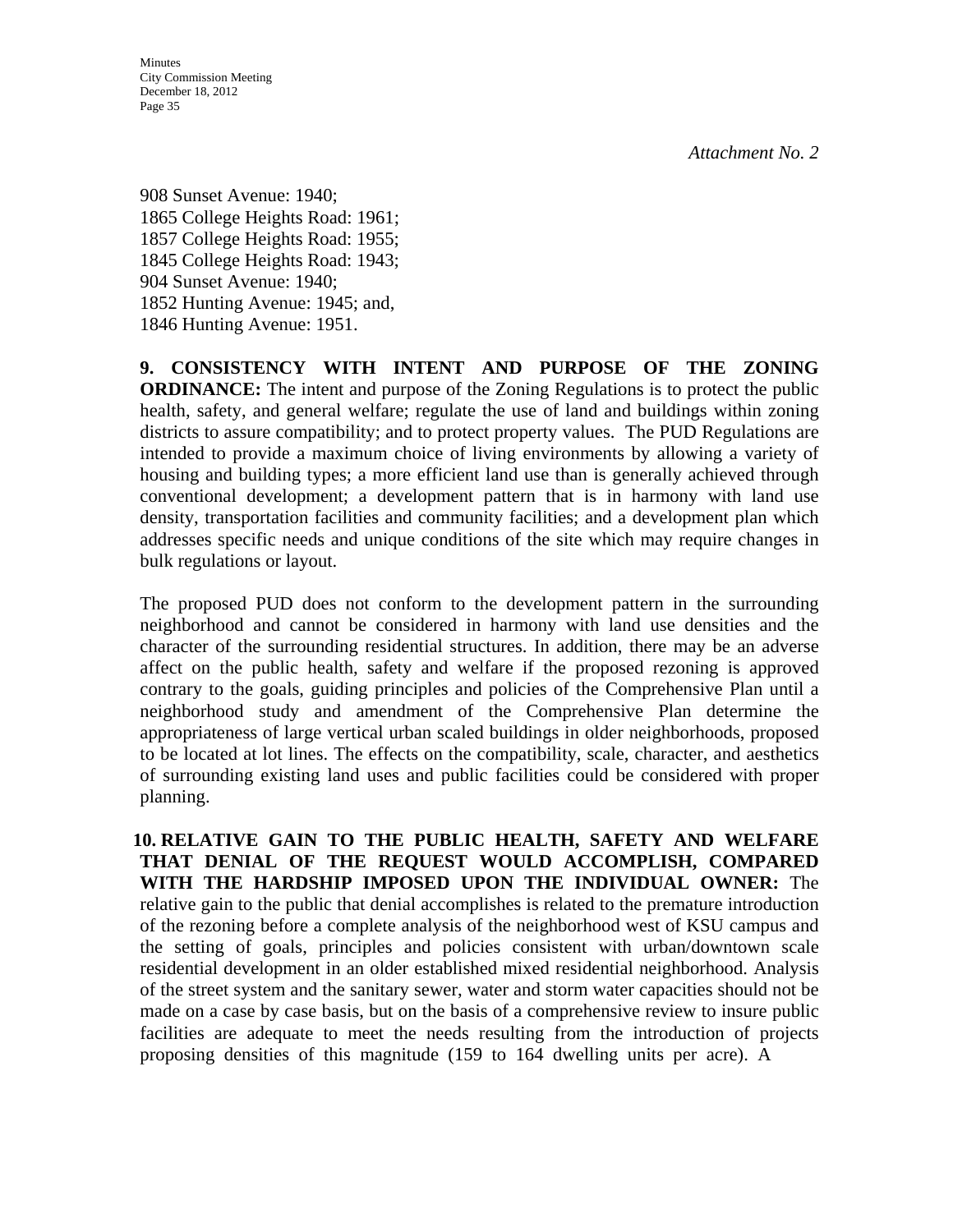neighborhood study followed by an amendment of the Comprehensive Plan, if it is determined to be appropriate, are the necessary steps to evaluate the impact on the public health, safety and welfare. There does not appear to be a hardship on the individual property owners if the request is denied, as they may continue to utilize their properties under the current zoning, until the Comprehensive Plan and neighborhood study are completed and a decision is made as to the appropriateness of large very high density vertical buildings in the area proposed to be rezoned.

**11. ADEQUACY OF PUBLIC FACILITIES AND SERVICES:** Public facilities and services were evaluated for adequacy (attachments) for the proposed development. Adequate sanitary sewer and water, including fire hydrants, can be provided, subject to sanitary sewer improvements being designed in 2012 and constructed in 2013 as a part of the Central Basin Sewer Improvements Project. While the sanitary sewer project would correct an existing wet conditions deficiency, Robert Pugh, Assistant Director of Public Works – Utilities, does not recommend approval of the PUD because "… this development will set a precedent for other types of high density development to be constructed in this area, which most likely will result in downstream sewer capacities being exceeded. Accordingly, I do not feel this development should be approved, or any others like it, until a study has been done in this area to determine the impacts that additional development of this type would have on water and sewer capacities," (*attached memo dated October 26, 2012*). Several concerns have been raised regarding the adequacy of the Sunset Avenue right-of-way width and improvements at Hunting and Denison Avenues *(City Engineer memo*). Storm sewer is available and can serve the development, subject to comments noted in the City Engineer's memorandum.

## **12. OTHER APPLICABLE FACTORS:** None.

#### **13. STAFF COMMENTS AND RECOMMENDATION:**

Some areas of the neighborhood west of Kansas State University campus may be appropriate for residential redevelopment. Some redevelopment is occurring north of the rezoning site at a scale consistent with the neighborhood. There appears to be a trend in some university communities such as Stillwater Oklahoma; Austin, Texas; and, Baton Rouge, Louisiana, where large high density high rise apartment buildings are built, or being built. Norman, Oklahoma recently decided to continue to study of this type of apartment construction before making a final decision on urban density high rise development.

The proposed PUD at this site is not in conformance with the adopted Comprehensive Plan policies for this type of residential construction, which is more appropriate in the downtown urban core of the community, where vertical construction with parking garages and no setbacks is acceptable. Before this type of proposal should be consider outside of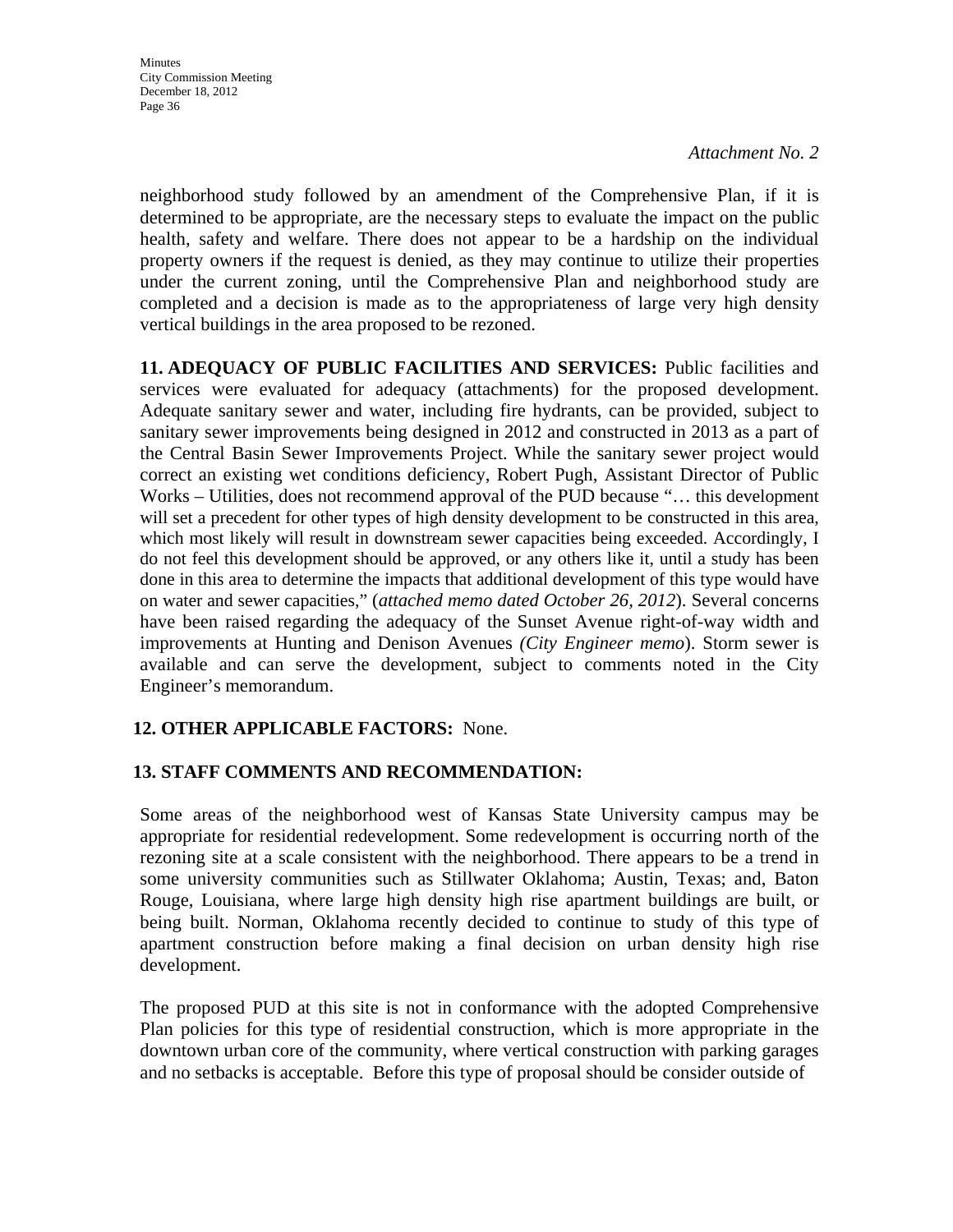**Minutes** City Commission Meeting December 18, 2012 Page 37

#### *Attachment No. 2*

the downtown core, City Administration recommends that a comprehensive neighborhood analysis needs to be conducted looking at land use, density, residential building types and character, and including a public facility capacities analysis, combined with a public participation process, to determine if this or other areas west of the KSU campus would be appropriate for this type of redevelopment and what the long term impacts would be beyond this first proposal. The Manhattan Urban Area Comprehensive Plan is scheduled to be updated starting in 2013, and this neighborhood analysis could be a part of that overall process to determine if the Plan should be amended in this area or not.

Previously, the 1987 Housing Element emphasized the goals of preservation and upgrading the character of the older established neighborhood resulting in 1865 College Heights Road, 908 Sunset Avenue and 904 Sunset Avenue being rezoned to R-2/UO. While 1846 Hunting Avenue and 1945 Hunting Avenue were rezoned to R-M/UO, to blend the housing types together as well as provide a transition between low and high density areas. These previous decisions may need to be re-evaluated as a part of a larger neighborhood analysis, to determine if the factors under which they were made are still valid.

City Administration recommends denial of the proposed rezoning. If the Manhattan Urban Area Planning Board chooses to recommend approval of the rezoning, the Board will need to make findings and express in clear and definite terms the facts in support of the rezoning standards and PUD criteria in order to recommend approval of rezoning. The Board will have to recommend conditions of approval, that it deems appropriate.

# **ALTERNATIVES:**

- 1. Recommend approval of the proposed rezoning of the 1845 College Heights Residential Planned Unit Development District from R-2, Two-Family Residential District, and UO, University Overlay District; R-M, Four-Family Residential District, and UO, University Overlay District; and, R-3, Multiple-Family Residential District, and UO, University Overlay District, to PUD, Residential Planned Unit Development District, stating the basis for such recommendation, and list the conditions of approval.
- 2. Recommend denial of the proposed rezoning, stating the specific reasons for denial.
- 3. Table the proposed rezoning to a specific date, for specifically stated reasons.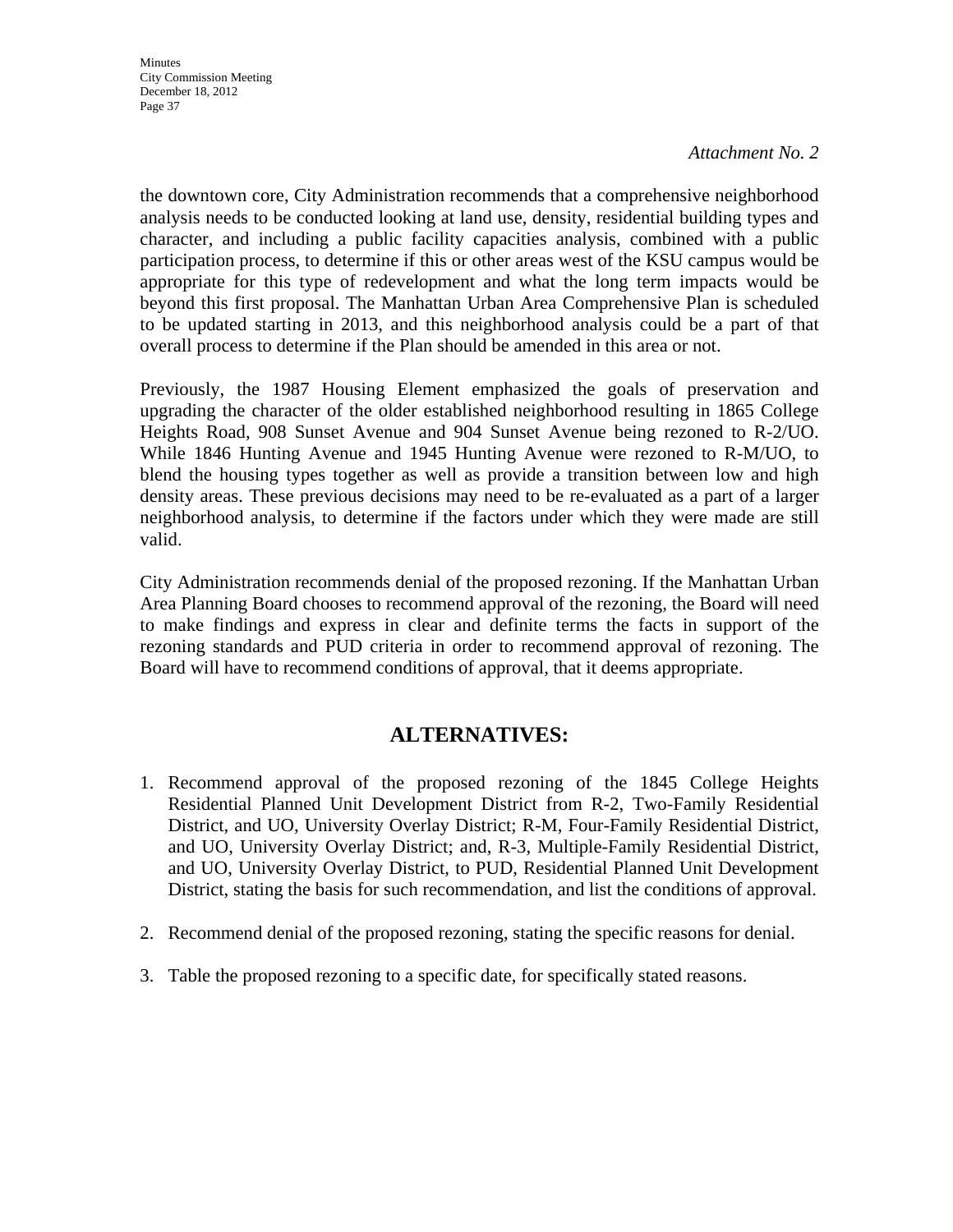Minutes City Commission Meeting December 18, 2012 Page 38

*Attachment No. 2*

# **POSSIBLE MOTION:**

The Manhattan Urban Area Planning Board recommends denial of the proposed rezoning of the 1845 College Heights Residential Planned Unit Development District from R-2, Two-Family Residential District, and UO, University Overlay District; R-M, Four-Family Residential District, and UO, University Overlay District; and, R-3, Multiple-Family Residential District, and UO, University Overlay District, to PUD, Residential Planned Unit Development District, based on the findings in the staff report.

**PREPARED BY:** Steve Zilkie, AICP, Senior Planner **DATE:** October 31, 2012 12037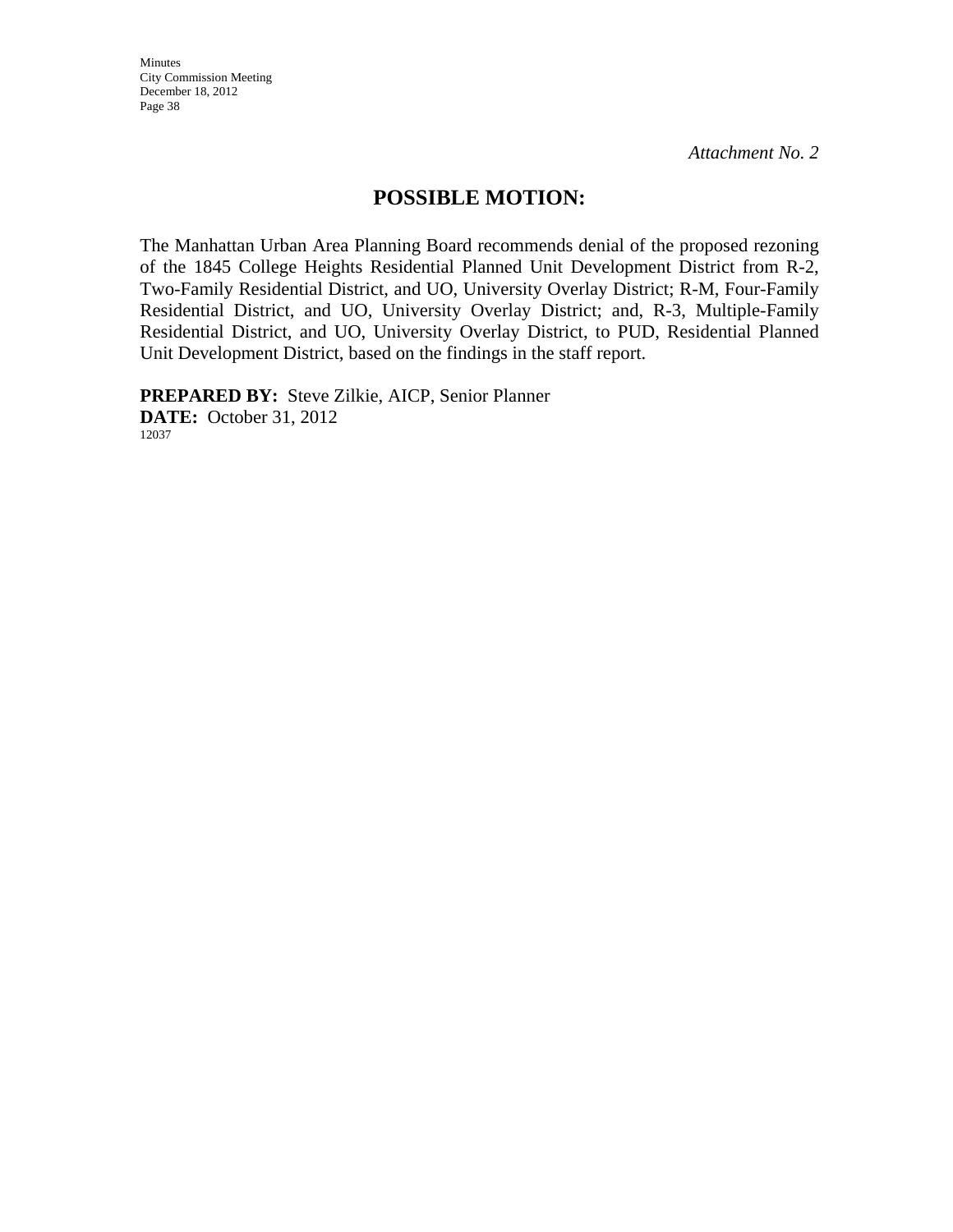# SSAB Allocations

|                                               | <b>2013 Committee</b><br><b>Recommendation</b> | <b>Revised</b><br><b>Allocation</b> |
|-----------------------------------------------|------------------------------------------------|-------------------------------------|
| <b>Big Brothers / Big Sisters</b>             | \$37,000                                       | \$35,150                            |
| <b>Boys &amp; Girls Club</b>                  | \$28,800                                       | \$27,360                            |
| <b>Crisis Center</b>                          | \$48,800                                       | \$46,360                            |
| <b>Homecare &amp; Hospice</b>                 | \$47,000                                       | \$44,650                            |
| <b>Kansas Legal Services</b>                  | \$25,000                                       | \$23,750                            |
| <b>KSU Child Development</b><br><b>Center</b> | \$40,800                                       | \$38,760                            |
| <b>Manhattan Emergency</b><br><b>Shelter</b>  | \$72,000                                       | \$68,400                            |
| <b>Shepherd's Crossing</b>                    | \$44,000                                       | \$41,800                            |
| <b>Sunflower CASA</b>                         | \$27,200                                       | \$25,840                            |
| <b>UFM</b>                                    | \$3,000                                        | \$ 2,850                            |
| <b>TOTALS</b>                                 | \$373,600                                      | \$354,920                           |